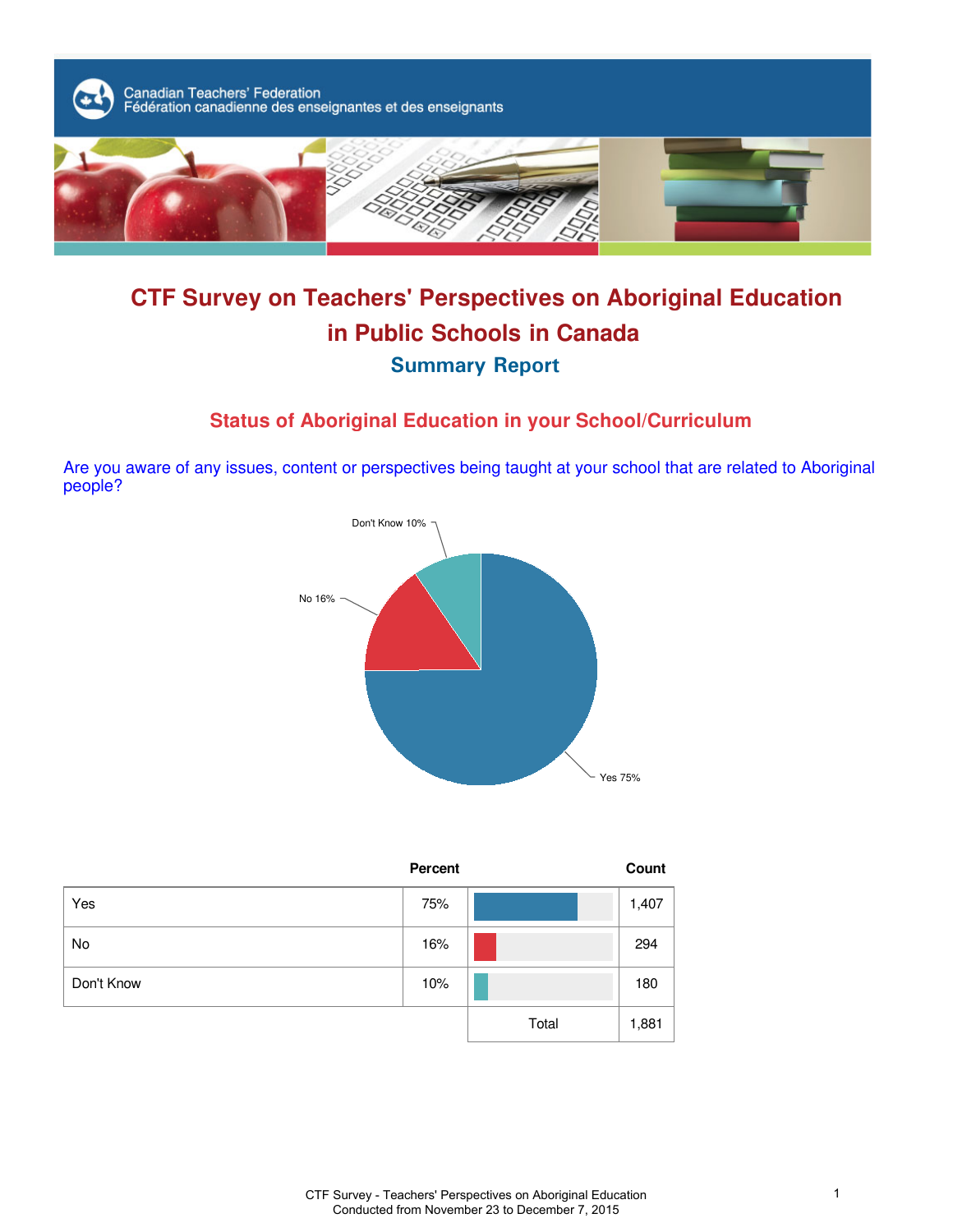In your current teaching practice, do you incorporate any issues, content or perspectives that are related to Aboriginal people?



|                | <b>Percent</b> |       | Count |
|----------------|----------------|-------|-------|
| Yes            | 65%            |       | 1,230 |
| No             | 21%            |       | 397   |
| Not applicable | 14%            |       | 254   |
|                |                | Total | 1,881 |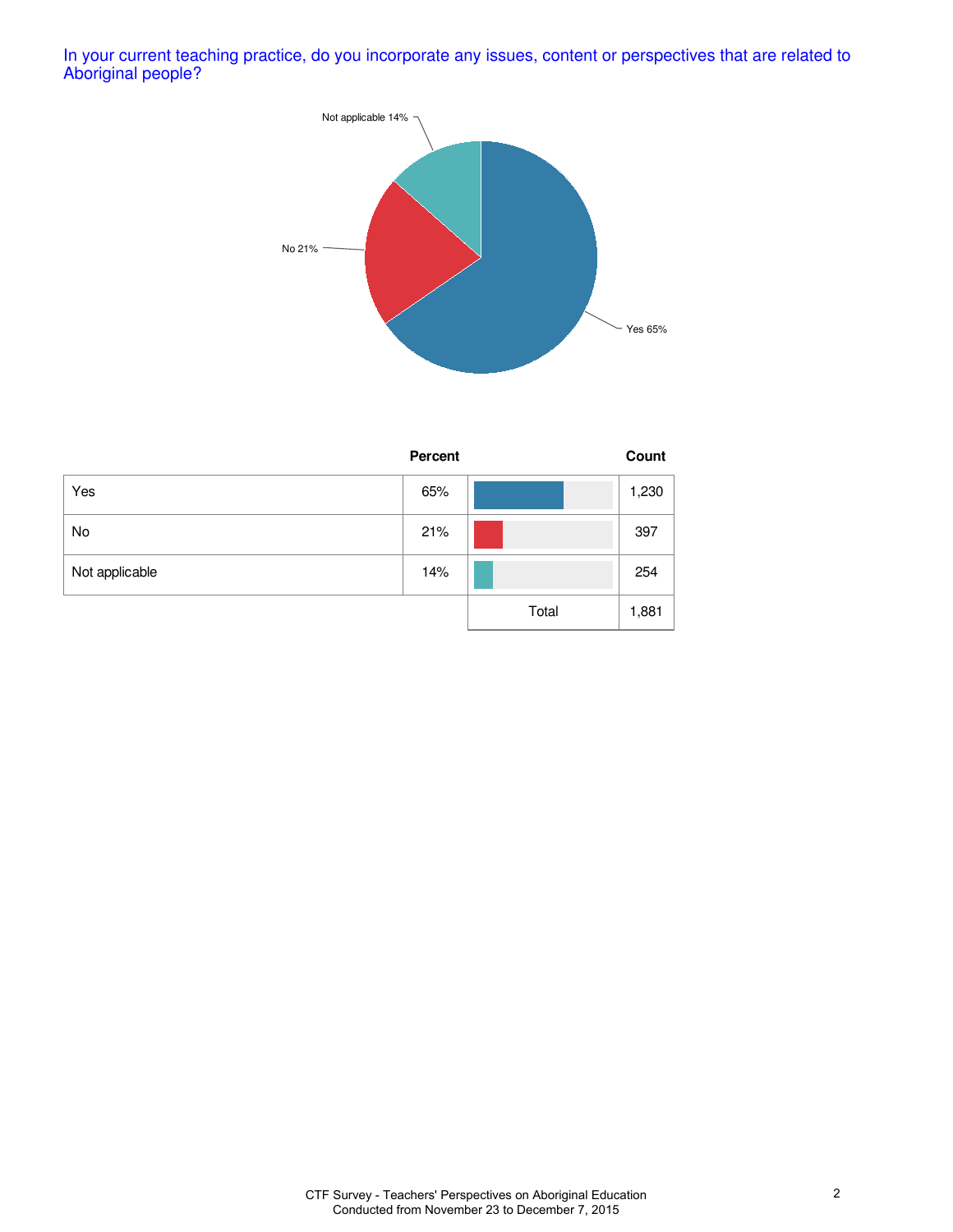

|              | Percent |       | Count |
|--------------|---------|-------|-------|
| Regularly    | 34%     |       | 412   |
| Occasionally | 51%     |       | 632   |
| Rarely       | 15%     |       | 186   |
|              |         | Total | 1,230 |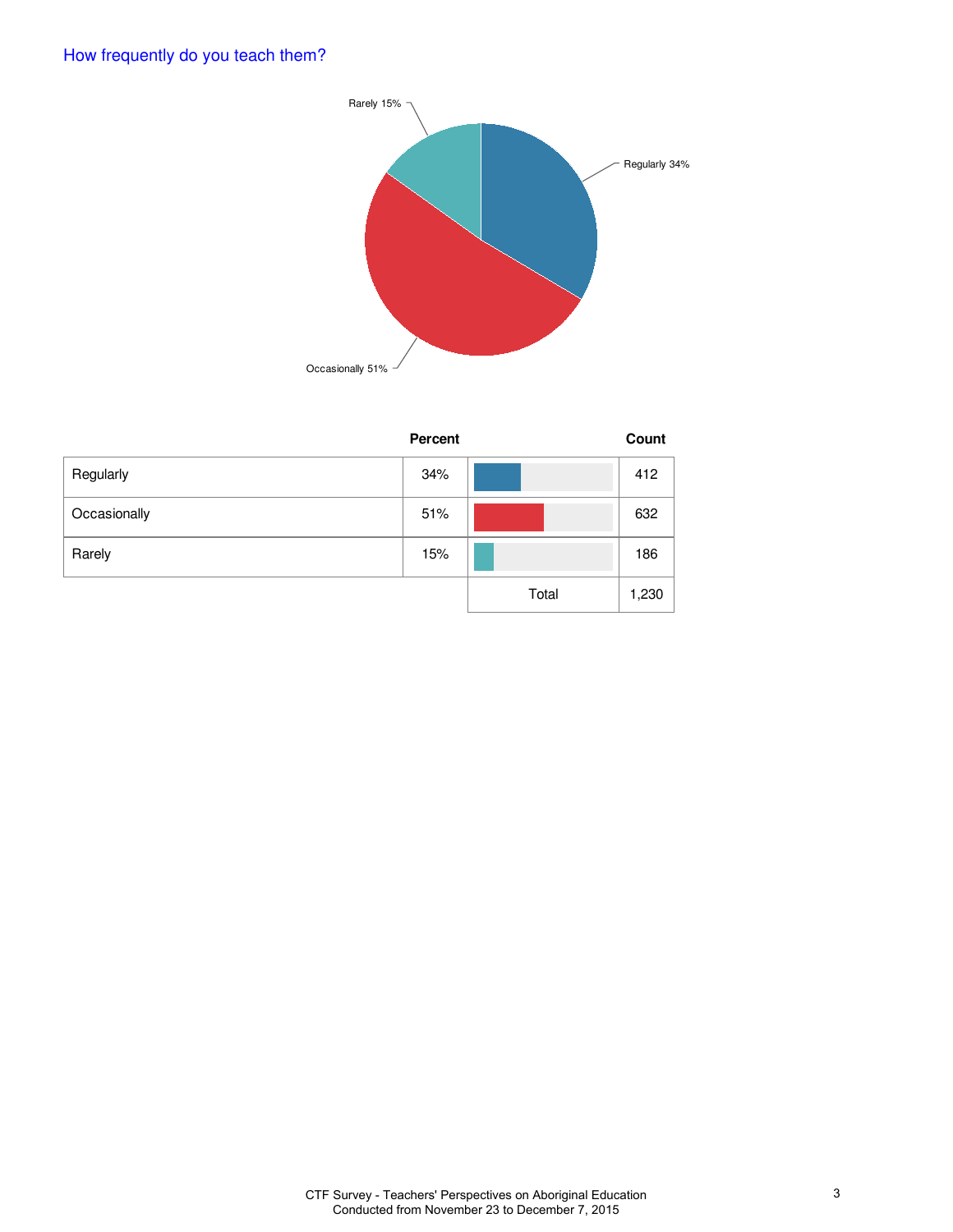#### Which of the following approaches are currently being used to introduce Aboriginal education into the curriculum in your school? (check all that apply)



|                                                                                               | <b>Percent</b> |       | Count |
|-----------------------------------------------------------------------------------------------|----------------|-------|-------|
| Course/class dedicated to Aboriginal education                                                | 20%            |       | 381   |
| Integrated within courses such as Cultural Studies,<br>History or Geography                   | 76%            |       | 1,422 |
| Culturally appropriate days/weeks that incorporate<br>selected themes into overall curriculum | 30%            |       | 572   |
| Other                                                                                         | 14%            |       | 257   |
| None of the above                                                                             | 12%            |       | 221   |
|                                                                                               |                | Total | 1,881 |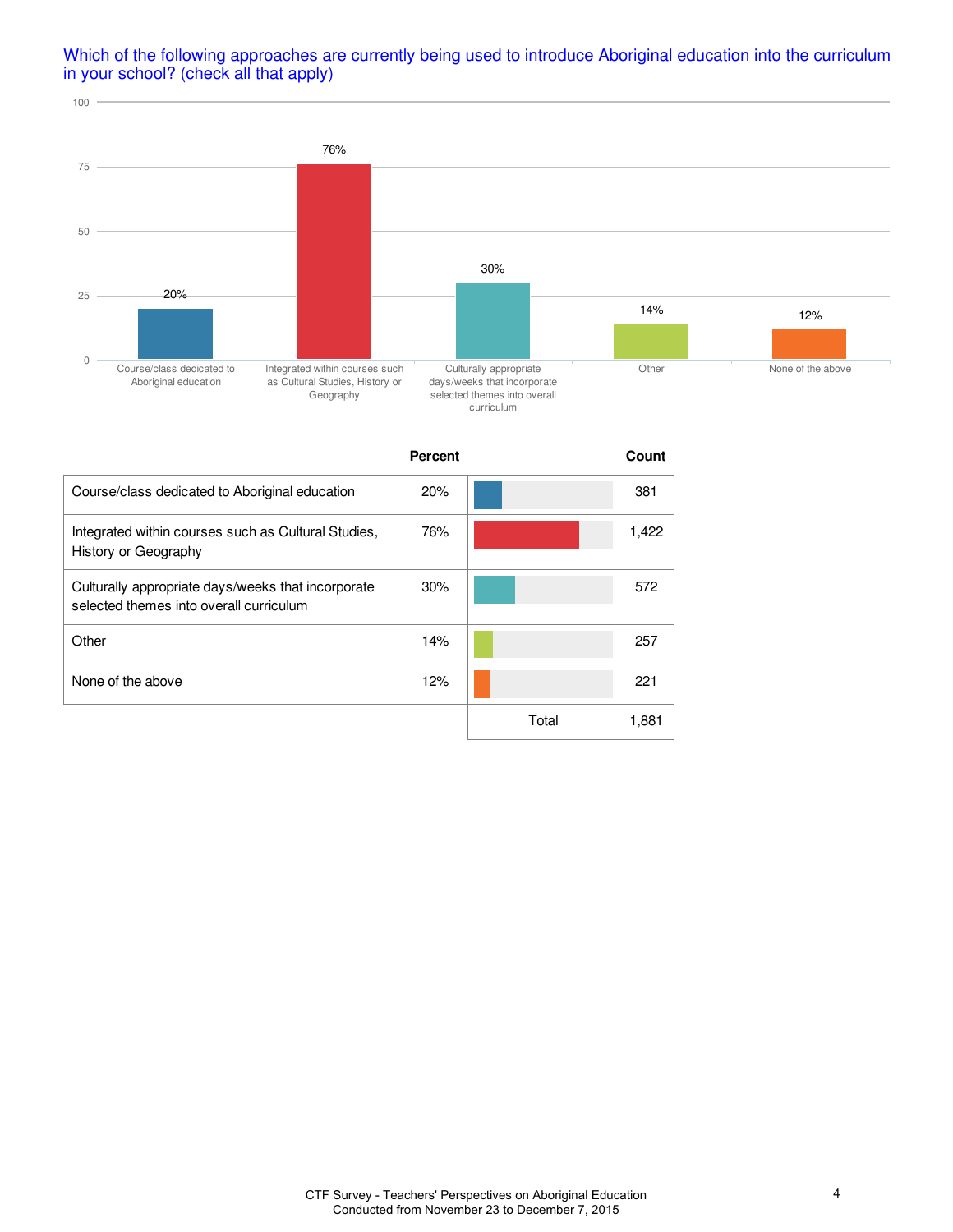# Indicate the extent to which you feel Aboriginal culture is represented in your school curriculum.



|               | Percent |       | Count |
|---------------|---------|-------|-------|
| Significantly | 13%     |       | 253   |
| Somewhat      | 41%     |       | 762   |
| Very Little   | 36%     |       | 668   |
| Not at all    | 6%      |       | 109   |
| Don't know    | 5%      |       | 89    |
|               |         | Total | 1,881 |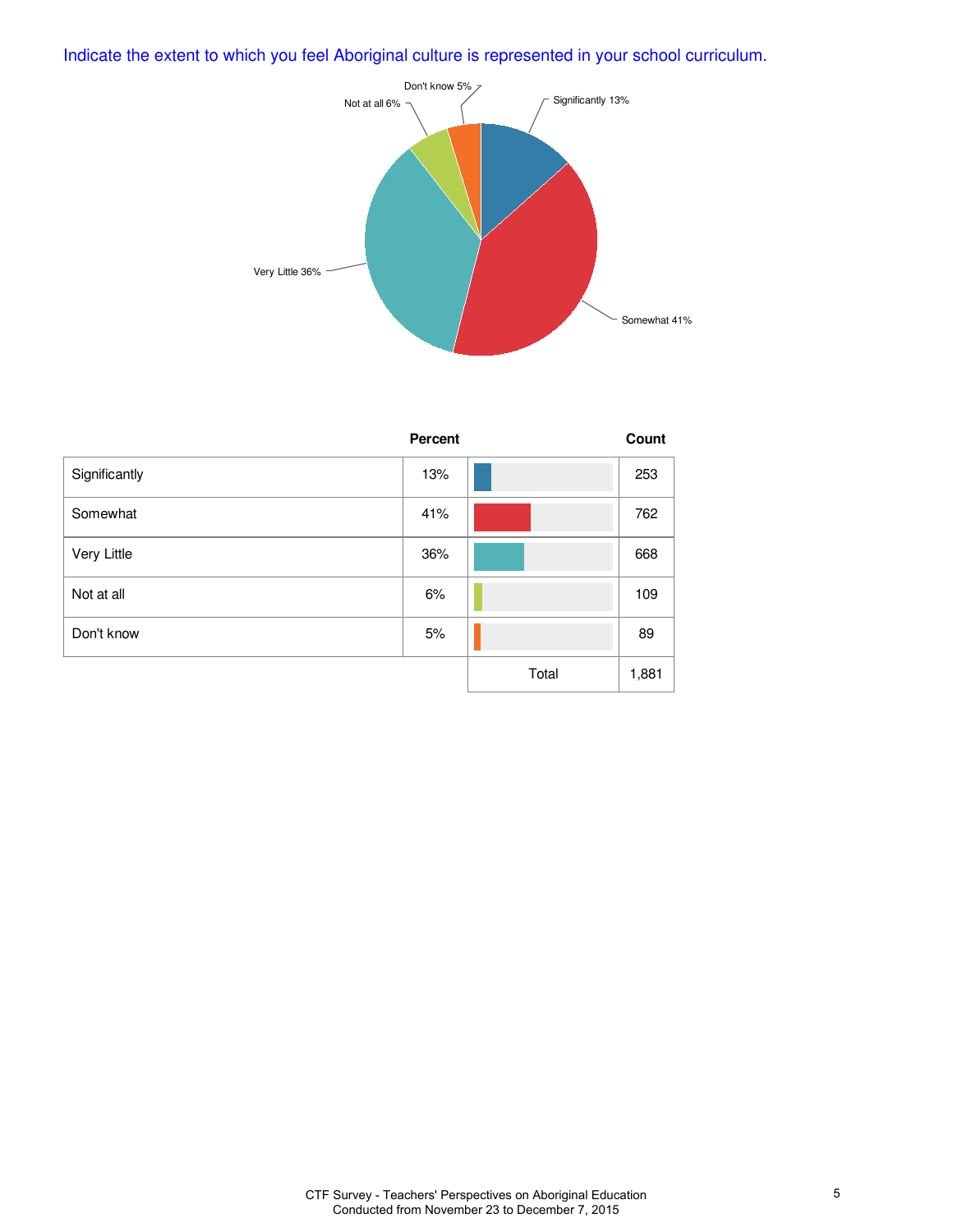Which of the following methods are used in your school to provide or include the following aspects of Aboriginal culture and knowledge? (check all that apply)

|                                           | Aboriginal<br>speakers | <b>Knowledge</b><br>keepers/Storytellers | <b>Displaying</b><br>Aboriginal<br>Art | Library<br>materials | <b>Other</b> | <b>None</b>  | <b>Responses</b> |
|-------------------------------------------|------------------------|------------------------------------------|----------------------------------------|----------------------|--------------|--------------|------------------|
| Indigenous cultural activities            | 720<br>38%             | 544<br>29%                               | 821<br>44%                             | 1.193<br>63%         | 237<br>13%   | 351<br>19%   | 1,881            |
| Indigenous languages                      | 344<br>18%             | 253<br>13%                               | 265<br>14%                             | 584<br>31%           | 192<br>10%   | 975<br>52%   | 1,881            |
| Indigenous education                      | 513<br>27%             | 431<br>23%                               | 448<br>24%                             | 925<br>49%           | 237<br>13%   | 624<br>33%   | 1,881            |
| Indigenous spirituality                   | 461<br>25%             | 425<br>23%                               | 421<br>22%                             | 796<br>42%           | 267<br>14%   | 599<br>32%   | 1,881            |
| Indigenous kinship/social<br>organization | 349<br>19%             | 308<br>16%                               | 243<br>13%                             | 704<br>37%           | 267<br>14%   | 771<br>41%   | 1,881            |
| Indigenous lands                          | 336<br>18%             | 260<br>14%                               | 212<br>11%                             | 867<br>46%           | 294<br>16%   | 699<br>37%   | 1,881            |
| Indigenous governance structures          | 236<br>13%             | 193<br>10%                               | 116<br>6%                              | 689<br>37%           | 269<br>14%   | 898<br>48%   | 1,881            |
| Indigenous economic systems               | 173<br>9%              | 144<br>8%                                | 92<br>5%                               | 581<br>31%           | 231<br>12%   | 1,042<br>55% | 1,881            |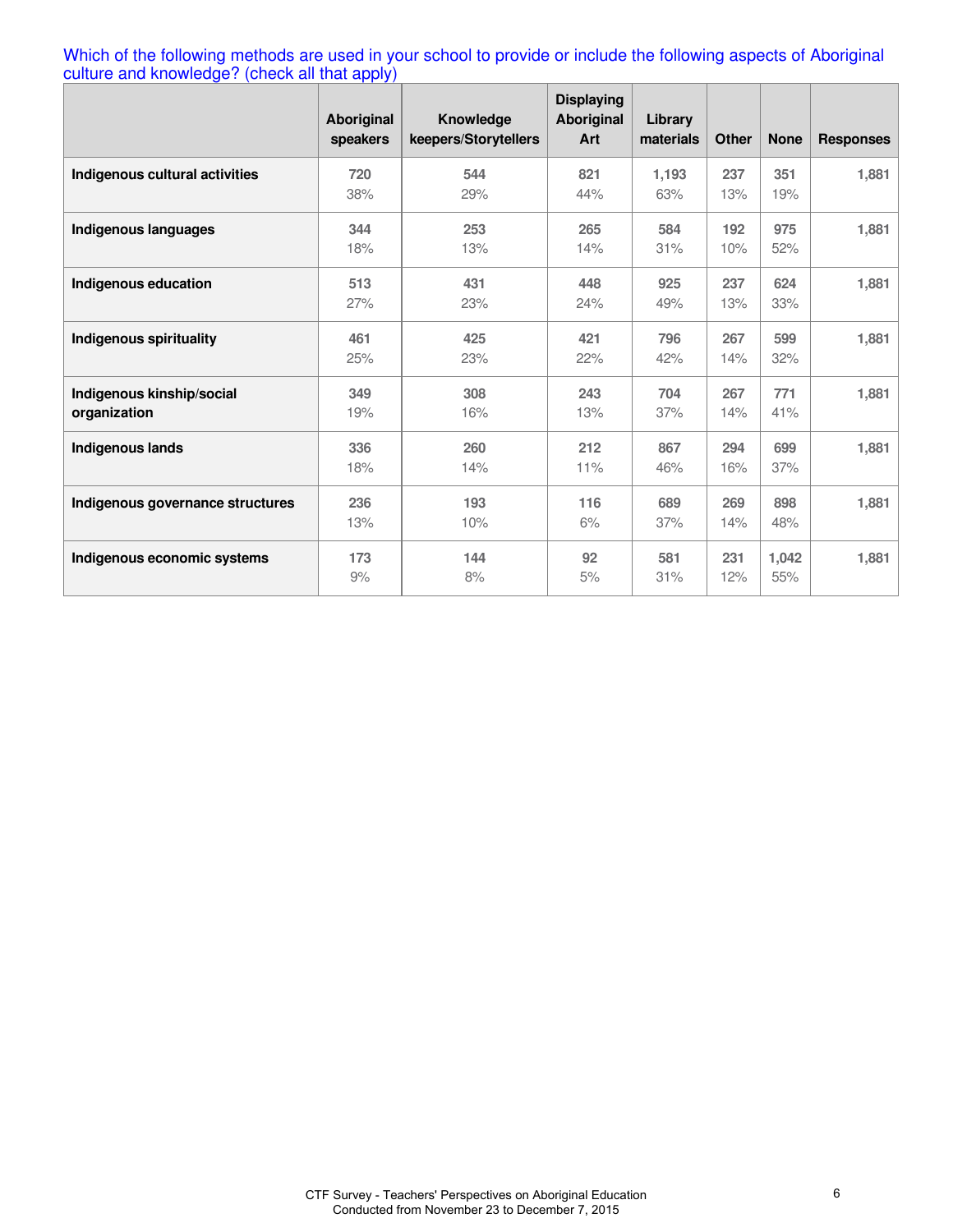# **Resources Available for Aboriginal Education**

Please indicate how sufficient you believe each of the following resources in your school is as it pertains to integrating Aboriginal content and perspectives into the curriculum:

|                                                  | <b>Entirely</b><br>sufficient | <b>Barely</b><br>sufficient | <b>Insufficient</b> | <b>Not</b><br>applicable | Don't<br>know | <b>Responses</b> |
|--------------------------------------------------|-------------------------------|-----------------------------|---------------------|--------------------------|---------------|------------------|
| <b>Funding allocated to Aboriginal education</b> | 337<br>18%                    | 302<br>16%                  | 420<br>22%          | 101<br>5%                | 721<br>38%    | 1,881            |
| Resource and reading materials and books         | 417<br>22%                    | 476<br>25%                  | 511<br>27%          | 49<br>3%                 | 428<br>23%    | 1,881            |
| Professional development and training            | 338<br>18%                    | 376<br>20%                  | 713<br>38%          | 76<br>4%                 | 378<br>20%    | 1,881            |
| Support provided by Aboriginal teachers/elders   | 281<br>15%                    | 331<br>18%                  | 671<br>36%          | 134<br>$7\%$             | 464<br>25%    | 1,881            |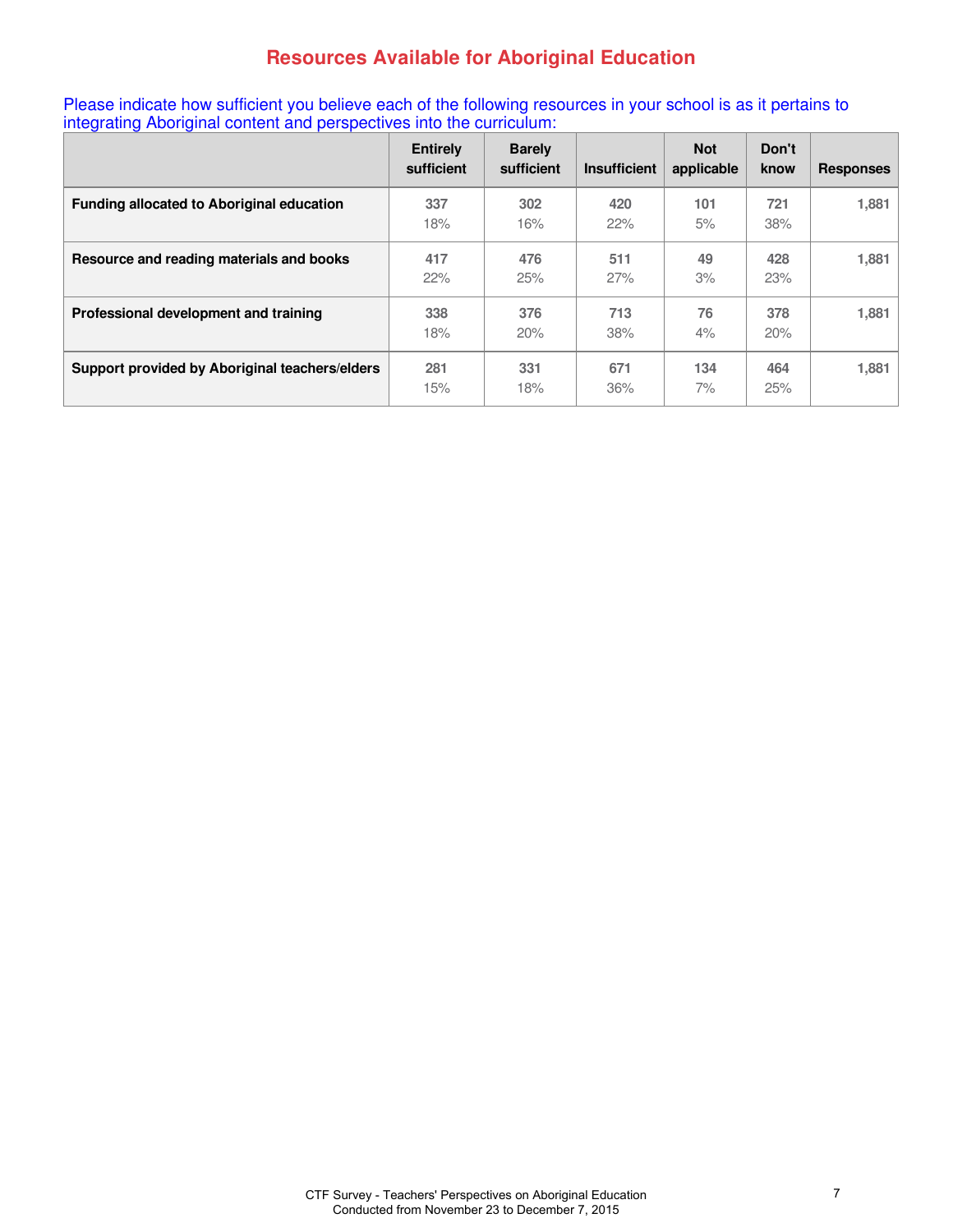# **Knowledge of Aboriginal People**

Rate your level of knowledge with respect to the history, local culture and communities, and current issues, of each of the following Aboriginal groups:

|                      | <b>Strong</b> | Adequate   | Limited      | No knowledge at all | <b>Responses</b> |
|----------------------|---------------|------------|--------------|---------------------|------------------|
| <b>First Nations</b> | 318<br>17%    | 756<br>40% | 746<br>40%   | 61<br>3%            | 1,881            |
| <b>Métis</b>         | 213<br>11%    | 632<br>34% | 896<br>48%   | 140<br>7%           | 1,881            |
| <b>Inuit</b>         | 115<br>6%     | 466<br>25% | 1,119<br>59% | 181<br>10%          | 1,881            |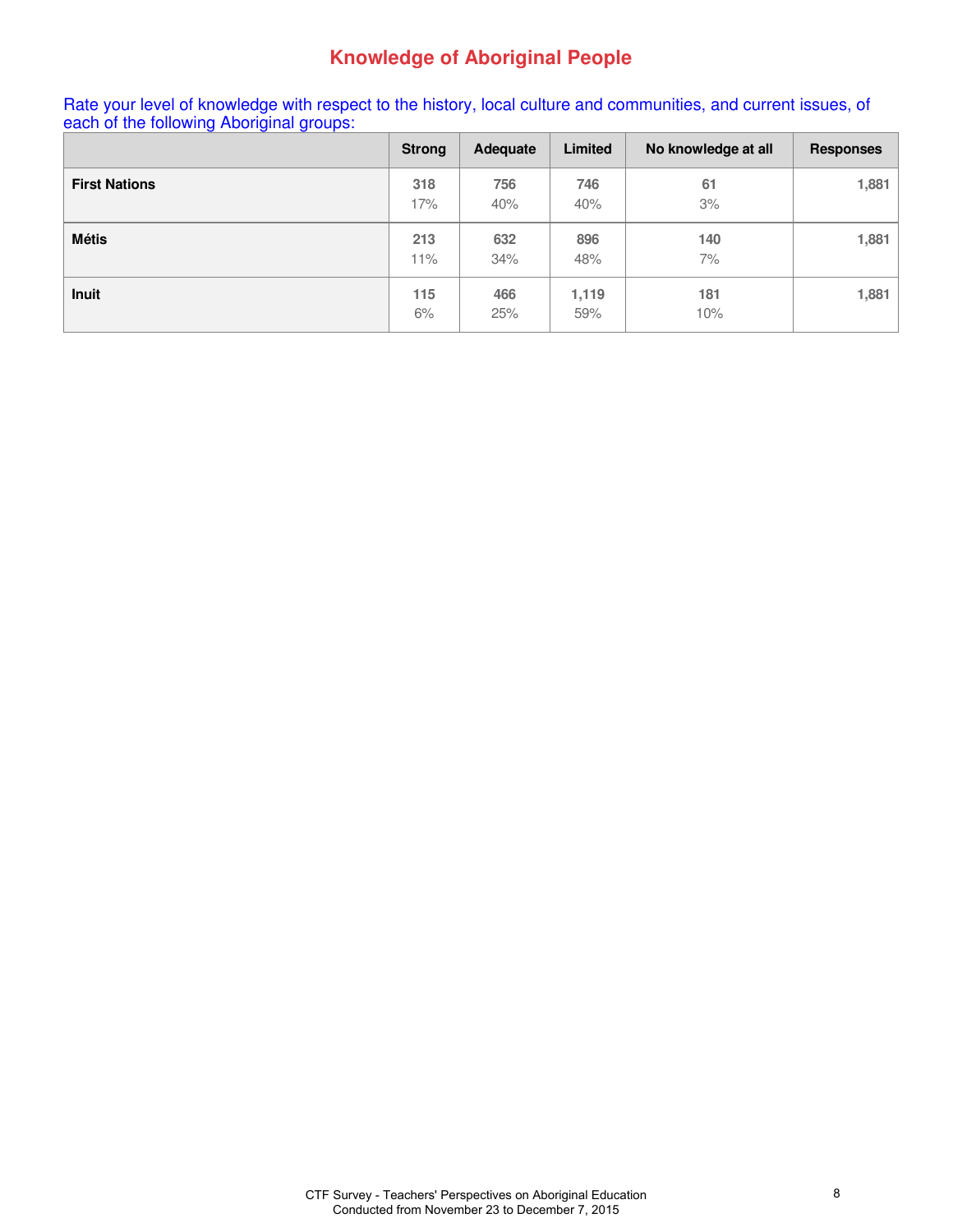Indicate the extent of your knowledge about the following issues as they pertain to Aboriginal people, and report whether you have any personal interest or work related need for more knowledge on these issues. (check all that apply)

|                                                                                                             | <b>Confident</b><br>in my<br>knowledge | <b>Would like</b><br>more personal<br>knowledge | <b>Need more</b><br>knowledgeas it<br>applies to my<br>teaching | <b>Not</b><br>applicable | <b>Responses</b> |
|-------------------------------------------------------------------------------------------------------------|----------------------------------------|-------------------------------------------------|-----------------------------------------------------------------|--------------------------|------------------|
| <b>Treaties and land claims</b>                                                                             | 342<br>18%                             | 862<br>46%                                      | 575<br>31%                                                      | 293<br>16%               | 1,881            |
| <b>Residential schools</b>                                                                                  | 740<br>39%                             | 606<br>32%                                      | 413<br>22%                                                      | 262<br>14%               | 1,881            |
| Funding allocated to Aboriginal education<br>resources in your school                                       | 297<br>16%                             | 629<br>33%                                      | 658<br>35%                                                      | 407<br>22%               | 1,881            |
| Access to basic resources (health, food,<br>housing)                                                        | 454<br>24%                             | 745<br>40%                                      | 544<br>29%                                                      | 308<br>16%               | 1,881            |
| Human rights                                                                                                | 625<br>33%                             | 731<br>39%                                      | 509<br>27%                                                      | 198<br>11%               | 1,881            |
| <b>Incorporating Aboriginal content and</b><br>perspectives into the curriculum                             | 459<br>24%                             | 664<br>35%                                      | 710<br>38%                                                      | 222<br>12%               | 1,881            |
| <b>Instructional approaches</b>                                                                             | 389<br>21%                             | 704<br>37%                                      | 708<br>38%                                                      | 242<br>13%               | 1,881            |
| Strategies for addressing students' concerns<br>related to challenges faced by Aboriginal<br><b>Peoples</b> | 349<br>19%                             | 762<br>41%                                      | 730<br>39%                                                      | 247<br>13%               | 1,881            |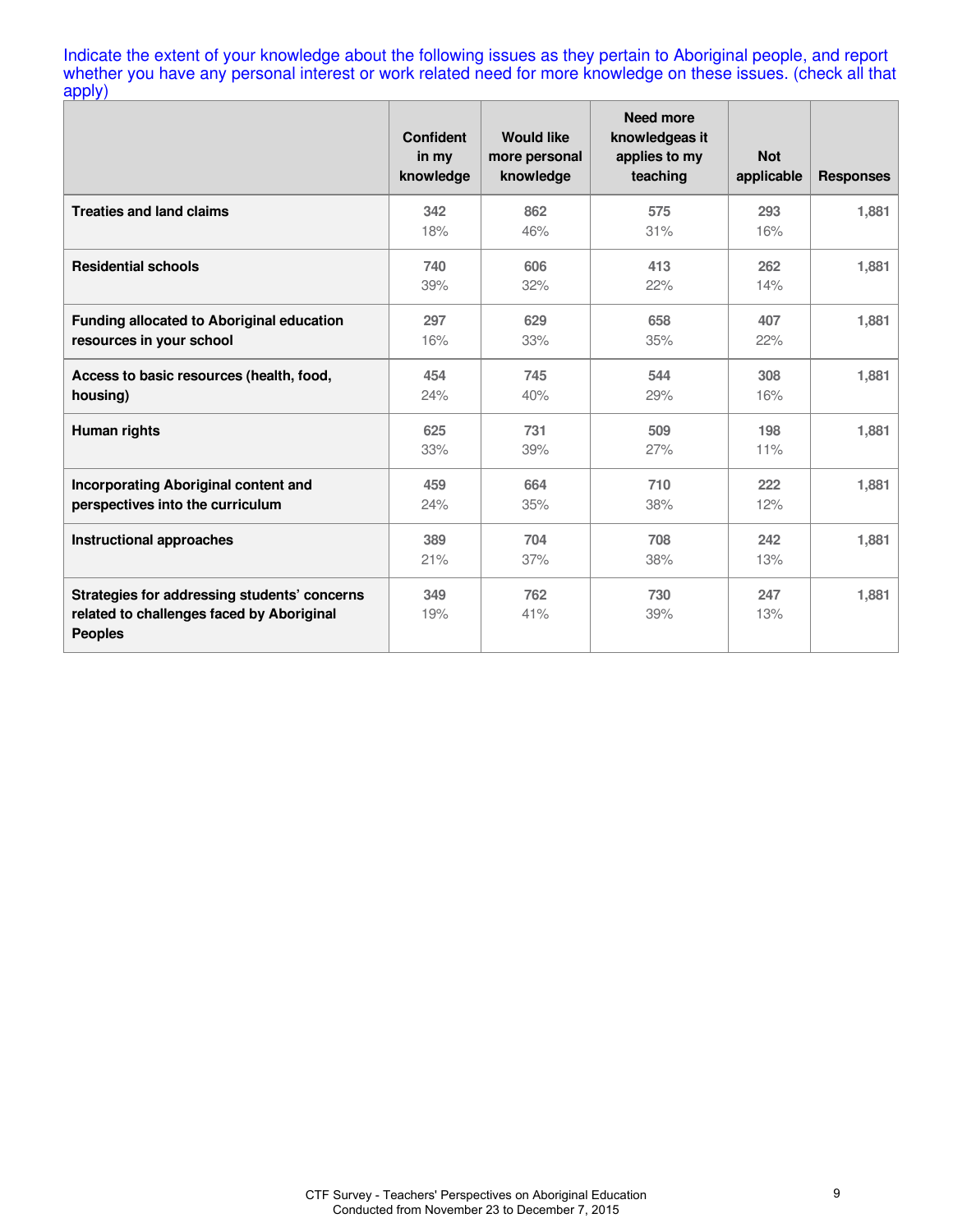To what extent do you feel confident that you would have the knowledge base to implement curriculum expectations regarding Aboriginal content if you were required to do so?



|                      | Percent |       | Count |
|----------------------|---------|-------|-------|
| Very confident       | 17%     |       | 311   |
| Somewhat confident   | 45%     |       | 854   |
| Not confident at all | 35%     |       | 653   |
| Don't know           | 3%      |       | 63    |
|                      |         | Total | 1,881 |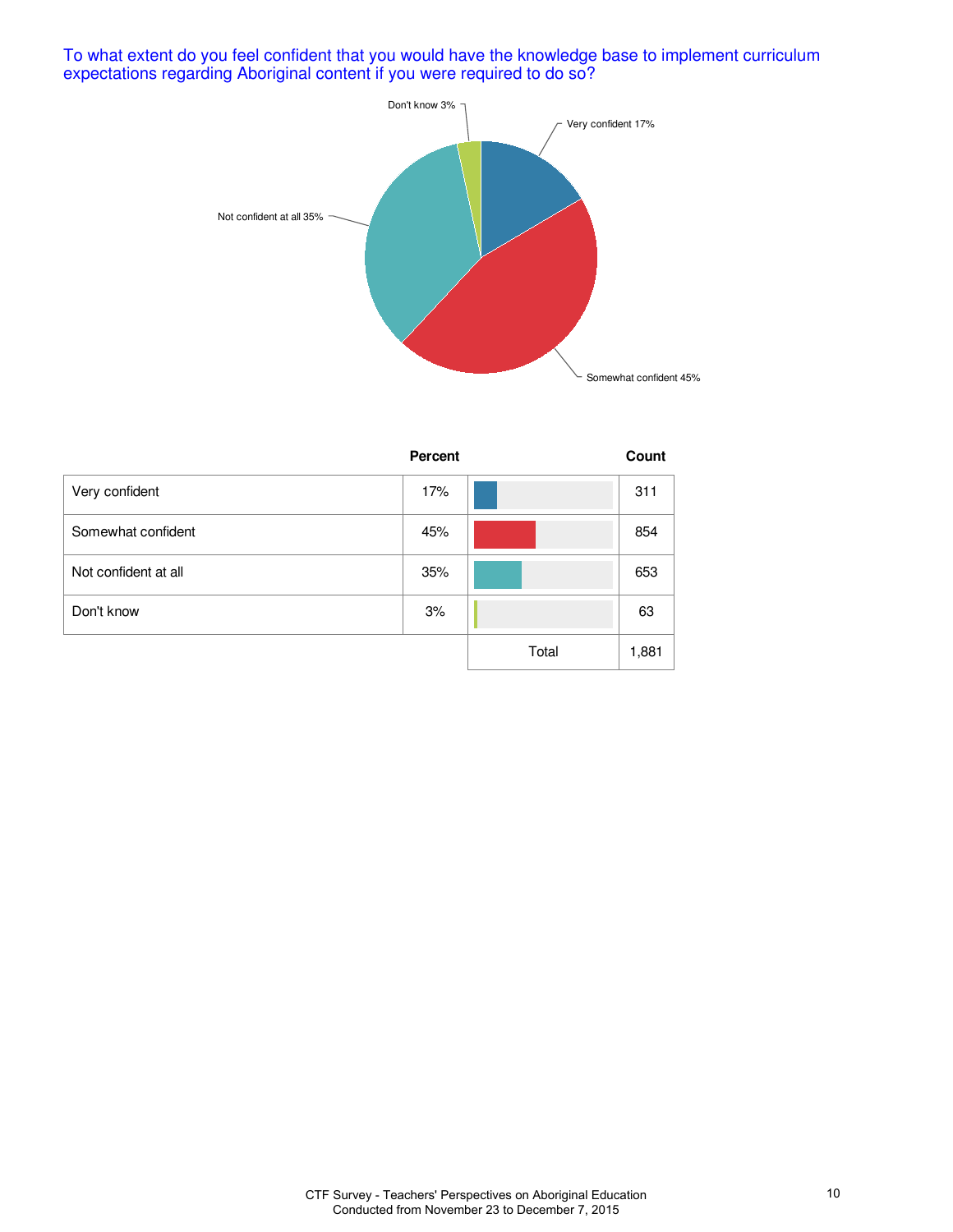

### Which of the following forms of learning or training have you used in the past to improve your knowledge of Aboriginal people? (check all that apply)

|                                                 | <b>Percent</b> |       | Count |
|-------------------------------------------------|----------------|-------|-------|
| Post-secondary courses                          | 36%            |       | 670   |
| Webinars                                        | 7%             |       | 134   |
| Videos                                          | 37%            |       | 697   |
| Workshops                                       | 48%            |       | 898   |
| Conferences                                     | 33%            |       | 629   |
| On-line reports/articles                        | 41%            |       | 771   |
| Hard copy books/lesson plans                    | 49%            |       | 916   |
| Oral traditions (e.g. Elders/Knowledge keepers) | 43%            |       | 808   |
| Other                                           | 12%            |       | 217   |
| None of the above                               | 12%            |       | 222   |
|                                                 |                | Total | 1,881 |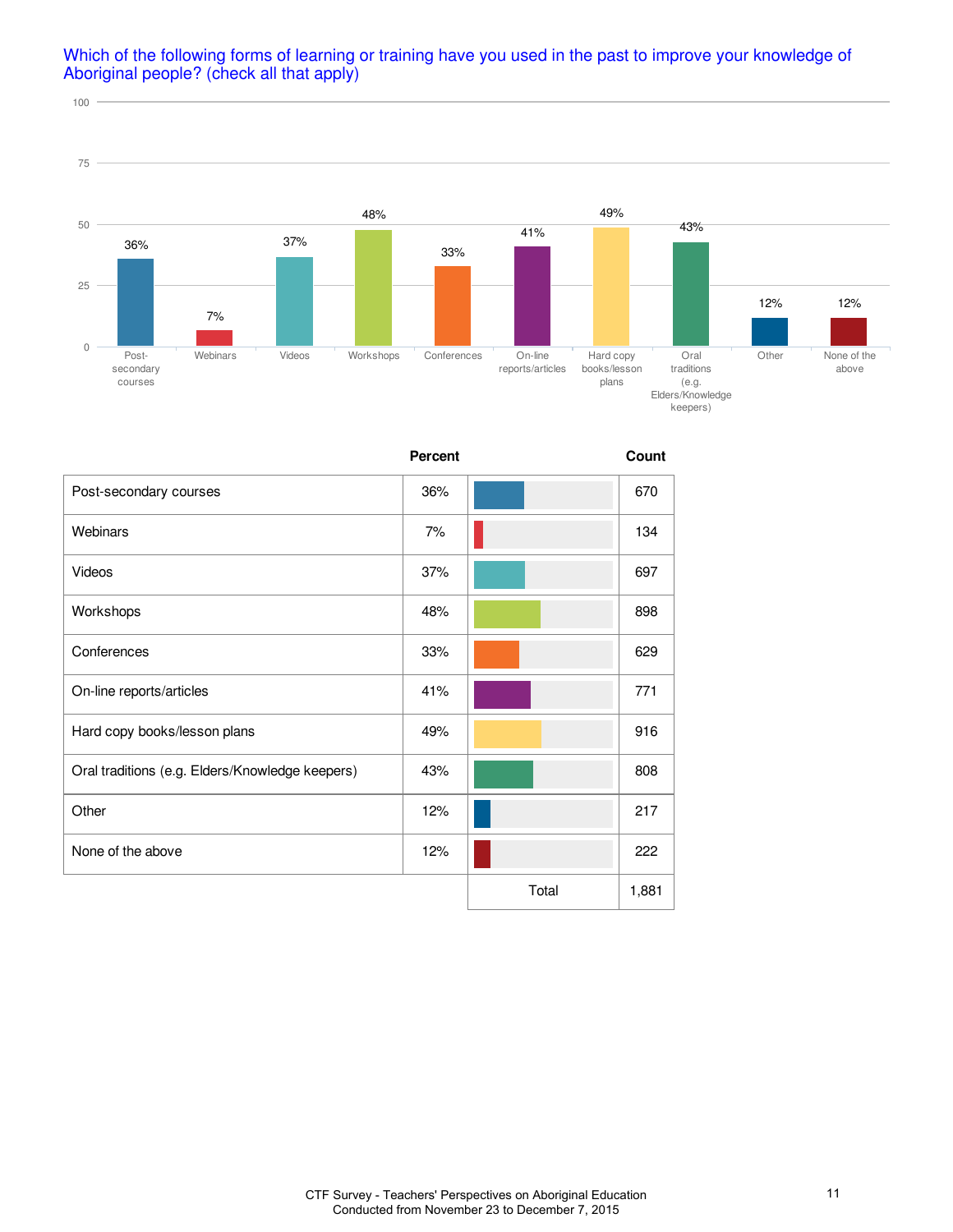### Among the forms of learning or training that you indicated having used in the past, indicate how effective they were in improving your knowledge of Aboriginal People.

|                                                 | Very effective |     | <b>Somewhat effective</b> |     | Not effective |     | Total |      |
|-------------------------------------------------|----------------|-----|---------------------------|-----|---------------|-----|-------|------|
| Webinars                                        | 26             | 19% | 95                        | 71% | 13            | 10% | 134   | 100% |
| <b>Videos</b>                                   | 275            | 39% | 407                       | 58% | 15            | 2%  | 697   | 100% |
| Workshops                                       | 459            | 51% | 413                       | 46% | 26            | 3%  | 898   | 100% |
| Conferences                                     | 316            | 50% | 289                       | 46% | 24            | 4%  | 629   | 100% |
| On-line reports/articles                        | 242            | 31% | 498                       | 65% | 31            | 4%  | 771   | 100% |
| Hard copy books/lesson plans                    | 312            | 34% | 571                       | 62% | 33            | 4%  | 916   | 100% |
| Other                                           | 164            | 76% | 47                        | 22% | 6             | 3%  | 217   | 100% |
| Post-secondary courses                          | 351            | 52% | 281                       | 42% | 38            | 6%  | 670   | 100% |
| Oral traditions (e.g. Elders/Knowledge keepers) | 587            | 73% | 204                       | 25% | 17            | 2%  | 808   | 100% |

### Please indicate the extent to which each of the following have supported your knowledge of current issues pertaining to Aboriginal people.

|                                    | Significantly | <b>Somewhat</b> | Not at all/Not applicable | <b>Responses</b> |
|------------------------------------|---------------|-----------------|---------------------------|------------------|
| <b>Newspapers</b>                  | 433<br>23%    | 1,081<br>57%    | 367<br>20%                | 1,881            |
| <b>Websites</b>                    | 460<br>24%    | 1,026<br>55%    | 395<br>21%                | 1,881            |
| <b>Colleagues</b>                  | 375<br>20%    | 847<br>45%      | 659<br>35%                | 1,881            |
| Personal contact (family, friends) | 489<br>26%    | 675<br>36%      | 717<br>38%                | 1,881            |
| Social media                       | 226<br>12%    | 846<br>45%      | 809<br>43%                | 1,881            |
| Other                              | 158<br>8%     | 262<br>14%      | 1,461<br>78%              | 1,881            |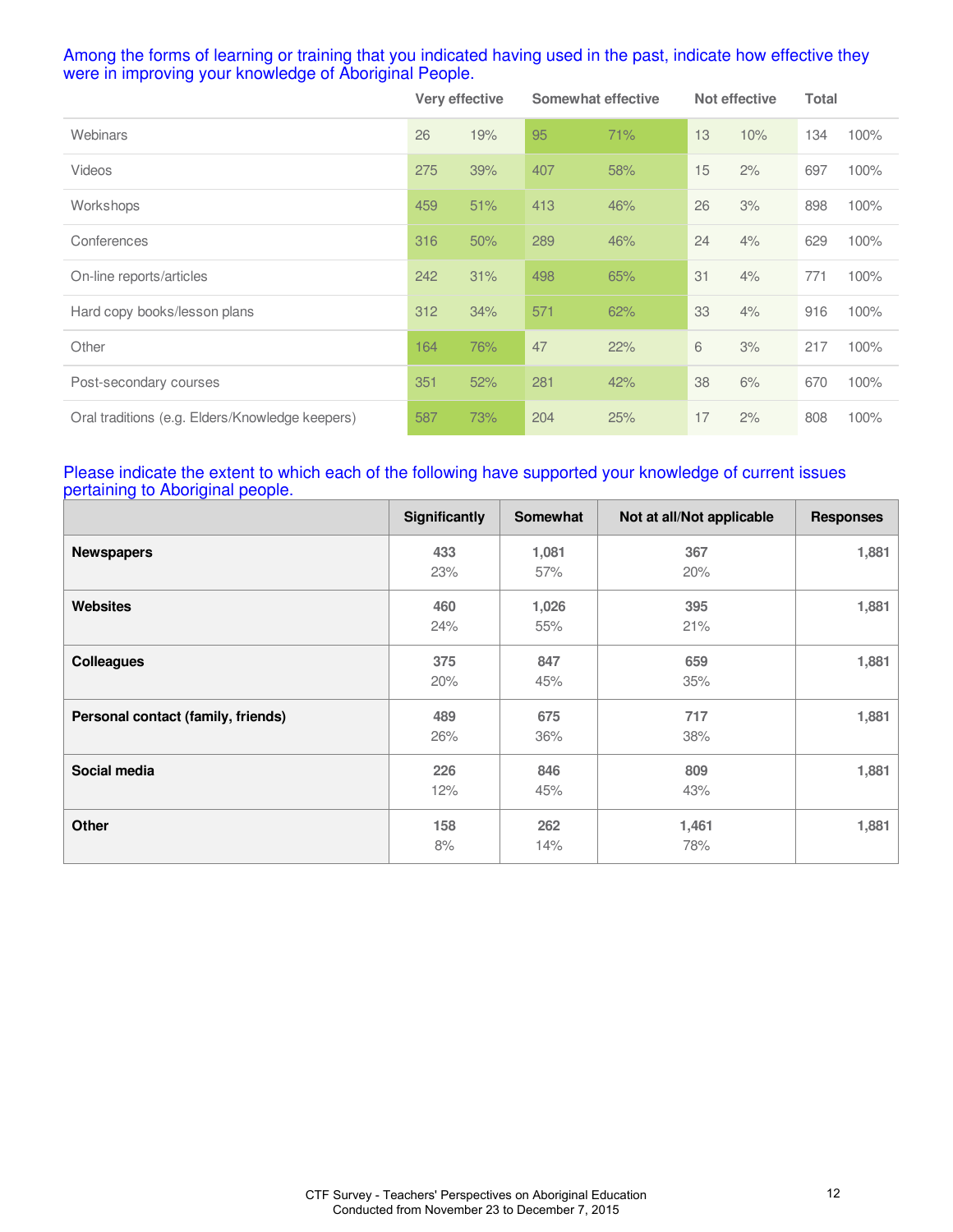# **Professional Development**

Have you participated in any professional development activities to develop/enhance your knowledge and/or skills pertaining to First Nation, Métis, or Inuit history, cultural perspectives or contemporary issues?



|     | <b>Percent</b> |       | Count |
|-----|----------------|-------|-------|
| Yes | 52%            |       | 985   |
| No  | 48%            |       | 896   |
|     |                | Total | 1,881 |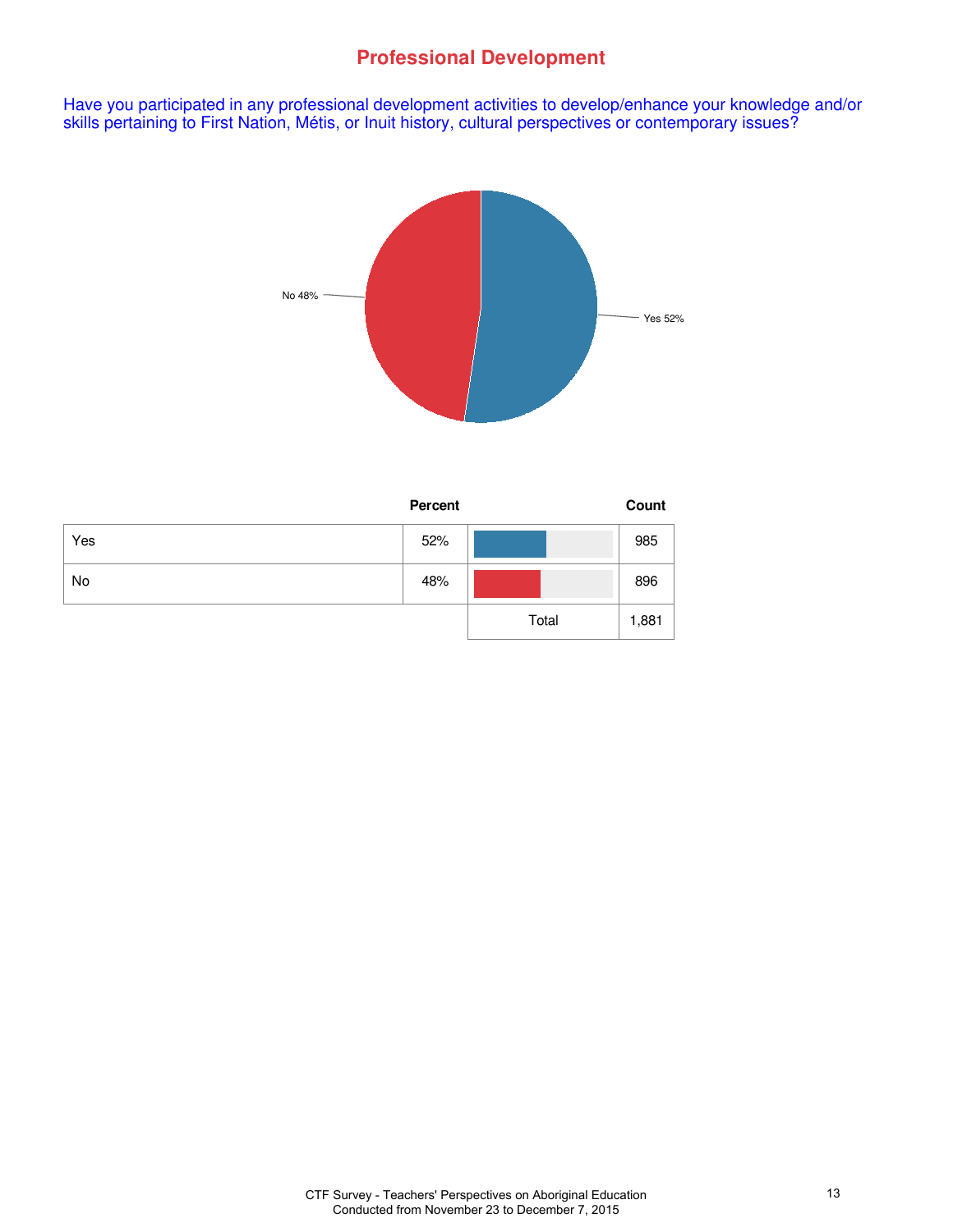

# Who provided the professional development you received? (check all that apply)

100

|                                  | <b>Percent</b> |       | Count |
|----------------------------------|----------------|-------|-------|
| Ministry/Department of Education | 30%            |       | 298   |
| School board                     | 54%            |       | 528   |
| University or college            | 26%            |       | 252   |
| Teacher Organization             | 23%            |       | 227   |
| <b>School Community</b>          | 31%            |       | 304   |
| Indigenous organizations         | 29%            |       | 283   |
| Other                            | 10%            |       | 97    |
|                                  |                | Total | 985   |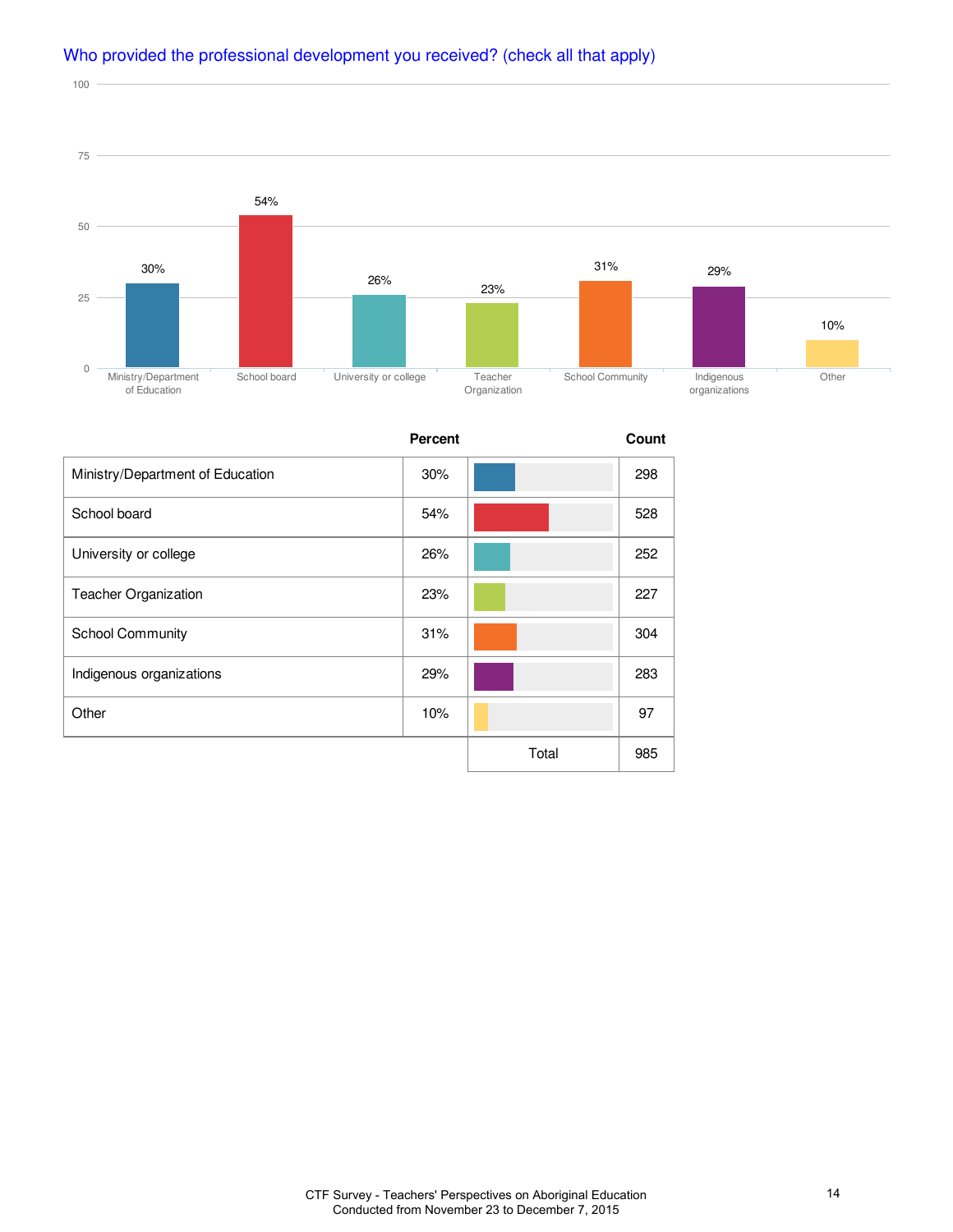# What type(s) of professional development, related to Aboriginal people, have you participated in? (check all that apply)

100



**Percent Count** Cultural teachings/school visit by an Elder/Knowledge keeper 69% 678 Workshop on historical perspectives **60%** 60% **60% 60% 1 1 1 590** In-service on new curriculum materials 41% 401 Integrating Aboriginal content into various subjects across the curriculum 56% 548 Other 87 Total 985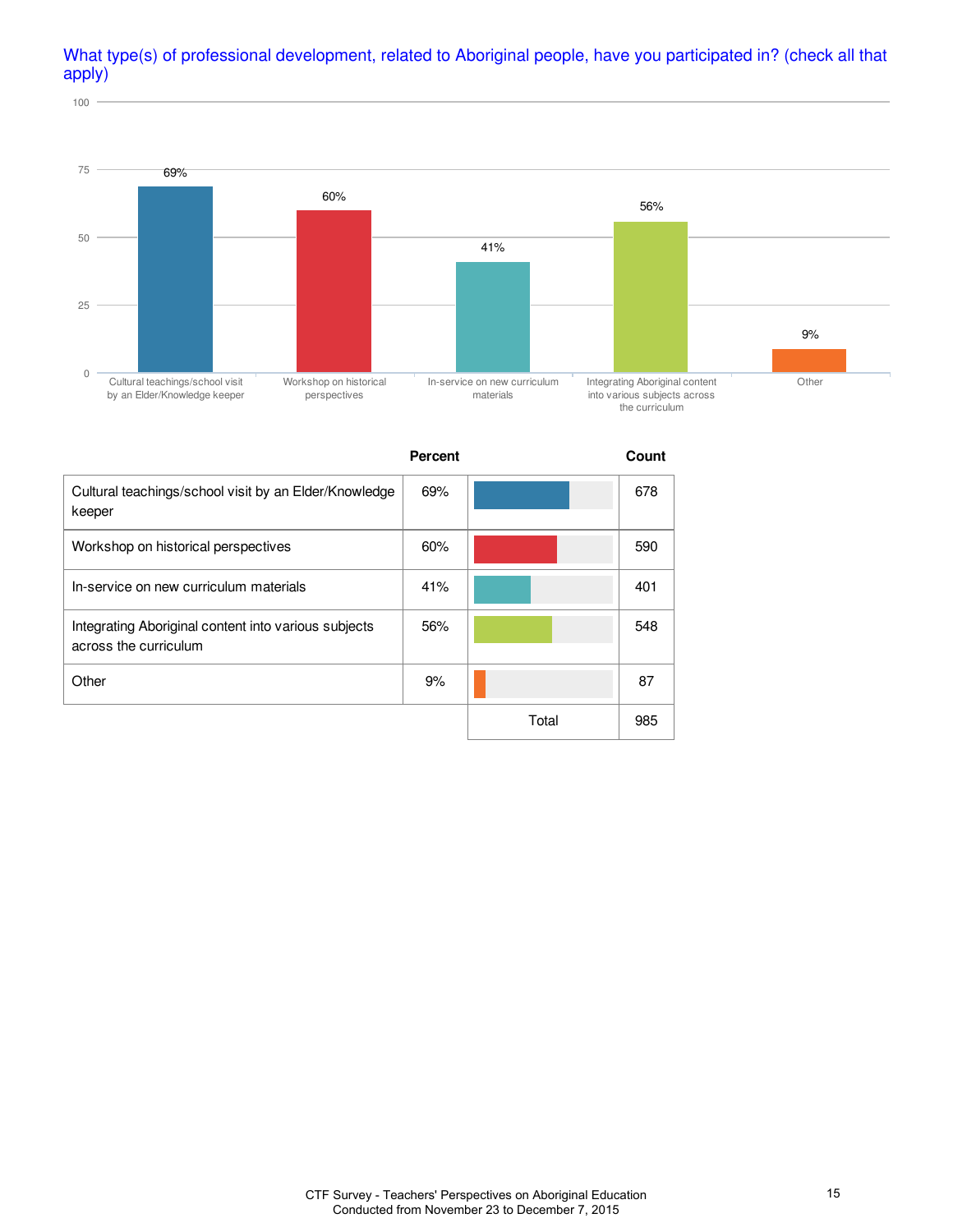### Please rate how satisfied you were that each type of professional development activity you indicated having participated in has met your needs.

|                                                                               | Verv<br>satisfied |     | Somewhat<br>satisfied |     | all | Not satisfied at | <b>Total</b> |      |
|-------------------------------------------------------------------------------|-------------------|-----|-----------------------|-----|-----|------------------|--------------|------|
| Cultural teachings/school visit by an Elder/Knowledge keeper                  | 425               | 63% | 219                   | 32% | 34  | 5%               | 678          | 100% |
| Workshop on historical perspectives                                           | 288               | 49% | 281                   | 48% | 21  | 4%               | 590          | 100% |
| Integrating Aboriginal content into various subjects across the<br>curriculum | 196               | 36% | 314                   | 57% | 38  | 7%               | 548          | 100% |
| In-service on new curriculum materials                                        | 146               | 36% | 224                   | 56% | 31  | 8%               | 401          | 100% |
| Other                                                                         | 54                | 62% | 27                    | 31% | 6   | 7%               | 87           | 100% |

### Please indicate how important it would be to you to acquire additional knowledge or skills training for each of the following issues related to Aboriginal people in Canada:

|                                                                                                                         | <b>Very</b><br>important | Somewhat<br>important | Not important<br>at all | Don't<br>know | <b>Responses</b> |
|-------------------------------------------------------------------------------------------------------------------------|--------------------------|-----------------------|-------------------------|---------------|------------------|
| Human rights                                                                                                            | 882<br>47%               | 709<br>38%            | 169<br>9%               | 121<br>6%     | 1,881            |
| <b>Treaties and land claims</b>                                                                                         | 679<br>36%               | 768<br>41%            | 282<br>15%              | 152<br>8%     | 1,881            |
| <b>Environmental stewardship</b>                                                                                        | 786<br>42%               | 744<br>40%            | 207<br>11%              | 144<br>8%     | 1,881            |
| The legacy of residential schools                                                                                       | 739<br>39%               | 725<br>39%            | 264<br>14%              | 153<br>8%     | 1,881            |
| Incorporating Aboriginal content into the<br>curriculum                                                                 | 939<br>50%               | 665<br>35%            | 163<br>9%               | 114<br>6%     | 1,881            |
| Instructional approaches including age<br>appropriate methods for teaching about<br>Aboriginal history and other issues | 964<br>51%               | 623<br>33%            | 182<br>10%              | 112<br>6%     | 1,881            |
| Strategies for addressing student's concerns<br>related to challenges faced by Aboriginal<br><b>Peoples</b>             | 971<br>52%               | 618<br>33%            | 166<br>9%               | 126<br>7%     | 1,881            |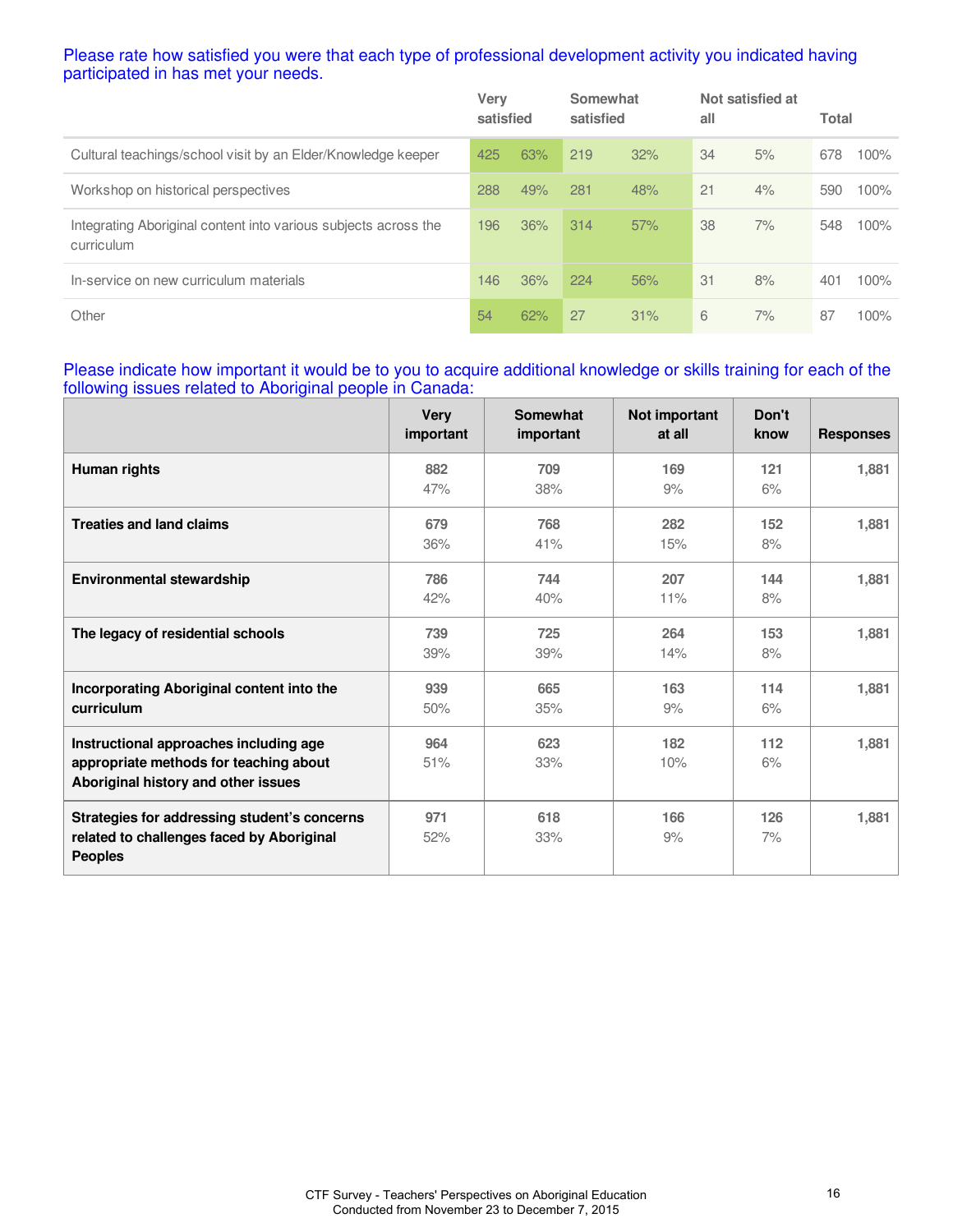# **Racism towards Aboriginal People**

In general, over the last 5 years, do you believe that the level of racial prejudice in your community toward Aboriginal people has:



|                   | <b>Percent</b> |       | Count |
|-------------------|----------------|-------|-------|
| Increased         | 5%             |       | 103   |
| Remained the same | 49%            |       | 927   |
| Decreased         | 24%            |       | 457   |
| Don't know        | 21%            |       | 394   |
|                   |                | Total | 1,881 |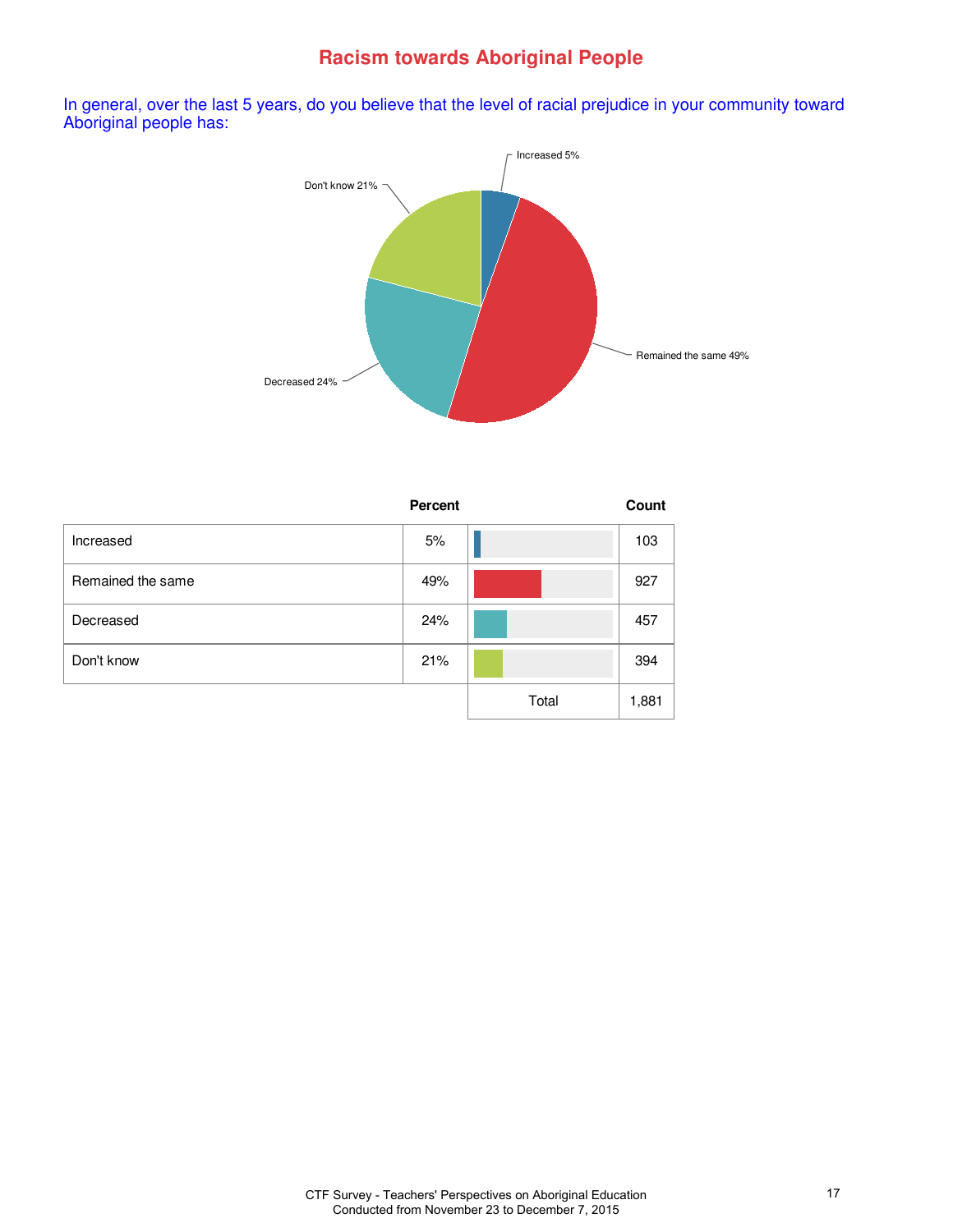Over the last 5 years, have you ever witnessed what you consider to be an example of racism against an Aboriginal person in your class or school?



|     | Percent |       | Count |
|-----|---------|-------|-------|
| Yes | 26%     |       | 482   |
| No  | 74%     |       | 1,399 |
|     |         | Total | 1,881 |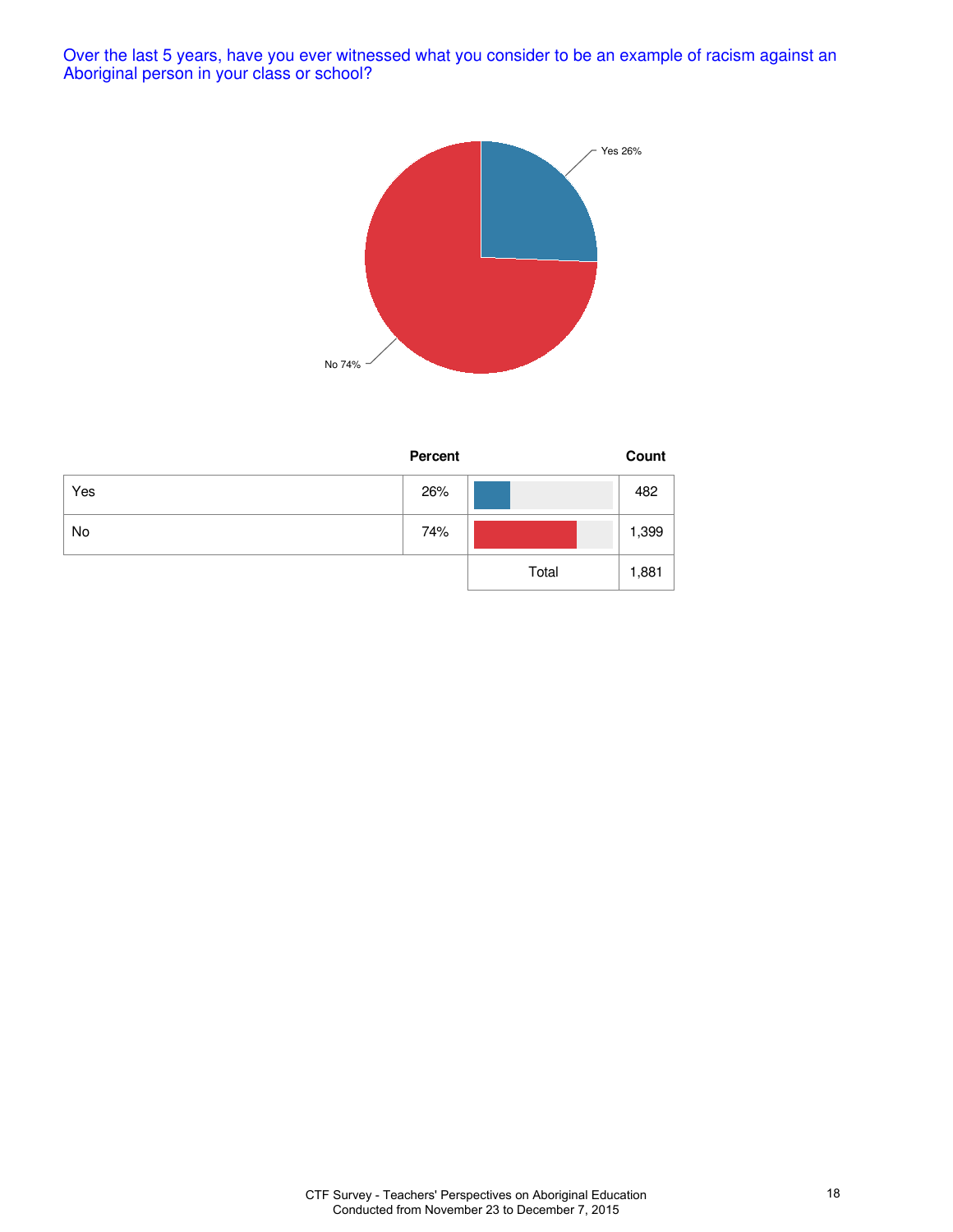

# What form(s) of racism did you witness? (check all that apply)

**Percent Count** Verbal abuse 40% 195 Physical abuse 25 25 Social exclusion **209** 209 Negative stereotyping and the state of the state of the stereotyping and the state of the state of the state of the state of the state of the state of the state of the state of the state of the state of the state of the st Other 18 | **4% | 4% | 18** Total 482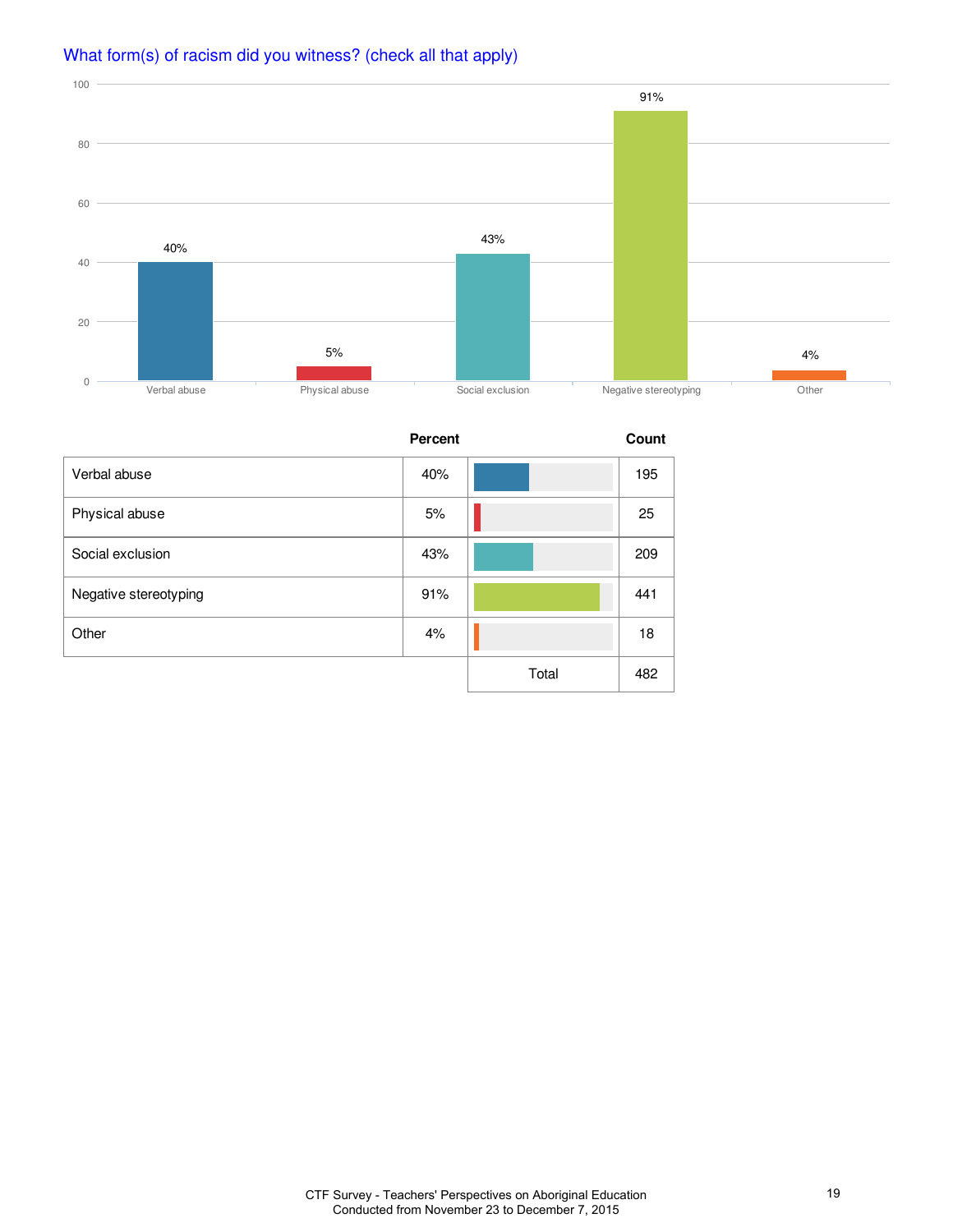### *Please describe what you feel you would require to adequately prepare yourself to integrate Aboriginal content and perspectives into your teaching.*

Responses to the open ended questions were limited to 30 words in an effort to encourage respondents to focus on one or two key ideas. The following sample comments from teacher respondents illustrate key themes and issues emerging from an analysis of this qualitative data.

Please note that regarding the use of direct quotes from the survey respondents (which appear in italics), minor changes may have been made to spelling and grammar for the sake of clarity. Comments remain in their original language.

### **Access to Elders/Knowledge Keepers**

Many teacher respondents expressed an interest in having access to Aboriginal Elders and knowledge keepers to provide them with first-hand knowledge of Aboriginal cultures. Elders would act as resource people in supporting teachers in the classroom, in providing professional development, in assisting in the development of curriculum and other resources, etc. Respondents also suggested more direct contact with local Aboriginal communities and increasing the number of Aboriginal teachers/educators in the school system.

*I am confident with my knowledge of history, but would like to humanize the perspective of Aboriginal peoples more by having more first-hand information from Elders or knowledge keepers.* 

*Access to Elders, as there is a very low Aboriginal population where I live.* 

*J'aimerais avoir de la formation donnée par des Autochtones ou encore des aînées ou aînés/gardiennes ou gardiens du savoir.* 

*I would like to attend more PD sessions, taught by First Nations people.* 

*Experiential education and time spent with Aboriginal leaders/teachers developing pedagogy for current topics in education would enable teachers to fully and appropriately bridge and interpret curriculum content and current issues.* 

*Workshops and presentations and discussions with Elders/knowledge keepers.* 

*Training about Aboriginal issues, traditions and history BY Aboriginal people.* 

*More genuine contact with Elders or community members of the Aboriginal community along with workshops.* 

*Inviter les Autochtones à une part plus active en salle de classe.*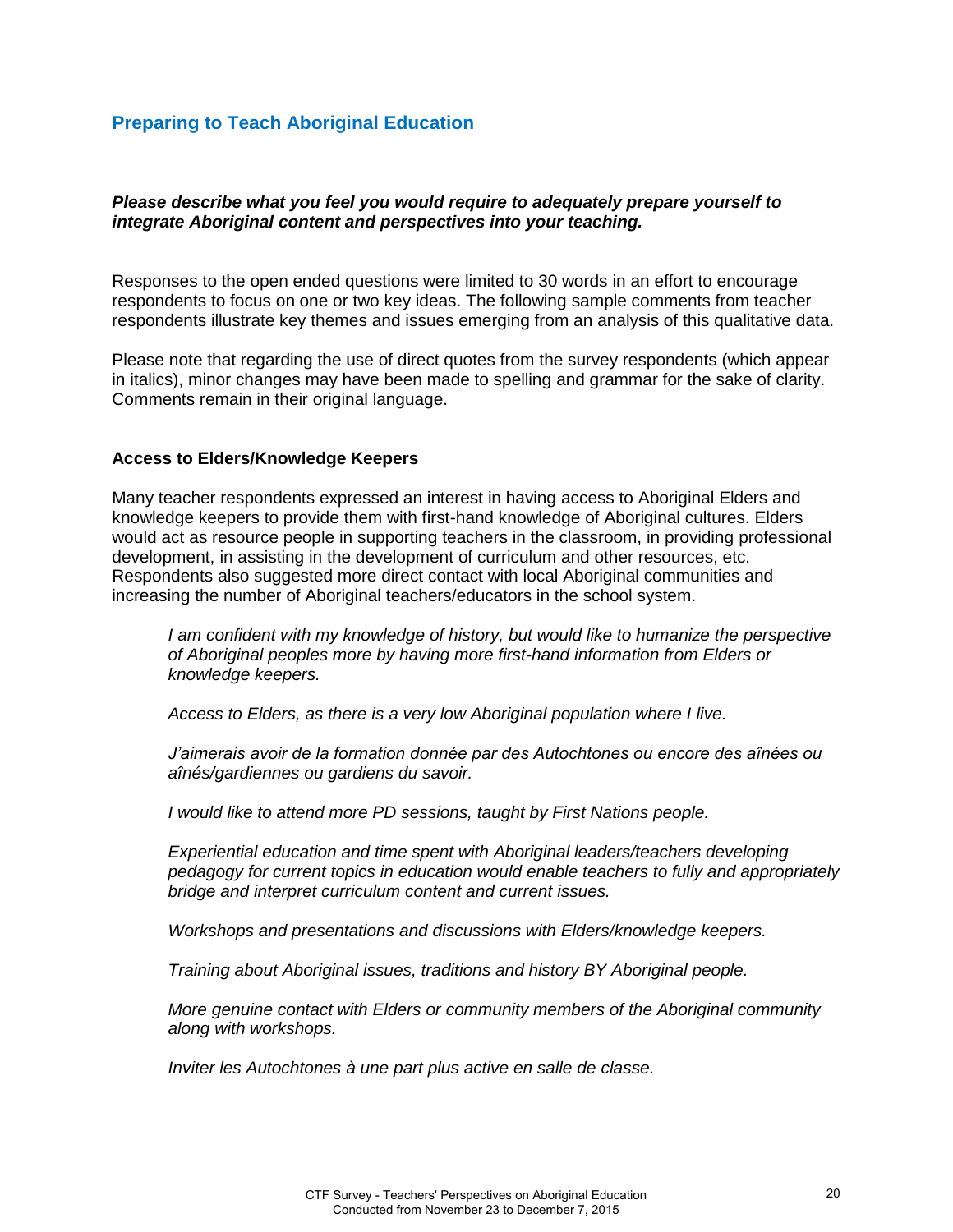*Scheduled visits every year with Aboriginal storykeepers that are knowledgeable about curriculum and elementary teaching.* 

*One-on-one time with Elders and storytellers.* 

*Des conférences et des ateliers avec des membres des différentes communautés des Premières Nations. Du matériel pédagogique élaboré en collaboration avec les Premières Nations.* 

*Education directly from the Band/Aboriginal community on key issues.* 

*Learning from and being with Aboriginal Elders. Experiencing education from an Aboriginal perspective myself.* 

*Learning more about Indigenous practices and customs through Elder and knowledge keeper interactions.* 

*More contact with Aboriginal Elders. More opportunities to visit art galleries, tour the residential school at Brantford Six Nations. Meet and work with more Aboriginal artists.* 

*Access to Elders to act as mentors to the students and staff.* 

*Curriculum created by Aboriginal educators and Elders.*

#### **Teacher professional learning**

Another recurring theme was related to a lack of knowledge about Aboriginal content and perspectives and hence, a need for more professional learning in order to improve teacher knowledge and increase understanding. Respondents suggested professional development be provided on various topics and themes, both in-service and pre-service, through workshops and other formats.

*I find a lot of the PD I have attended has been geared towards "what is Aboriginal culture" rather than "this is how to teach in a culturally relevant way".*

*Small group workshops with Elders and knowledge keepers, focusing on specific topics, with relevant readings/activities, e.g., the blanket exercise from KAIROS was excellent.* 

*I* would like to watch someone teach their class who is experienced at integrating *Aboriginal content.* 

*More PD time with experts in the area, time with other teachers who have integrated perspectives more fully into their practice.* 

*Academic study on First Nations culture, history, etc. must come before it could be confidently integrated into my teaching.* 

*PD sessions with some specific grade-appropriate strategies.* 

*Our school board needs to put more of a focus on it and provide some board-wide PD.*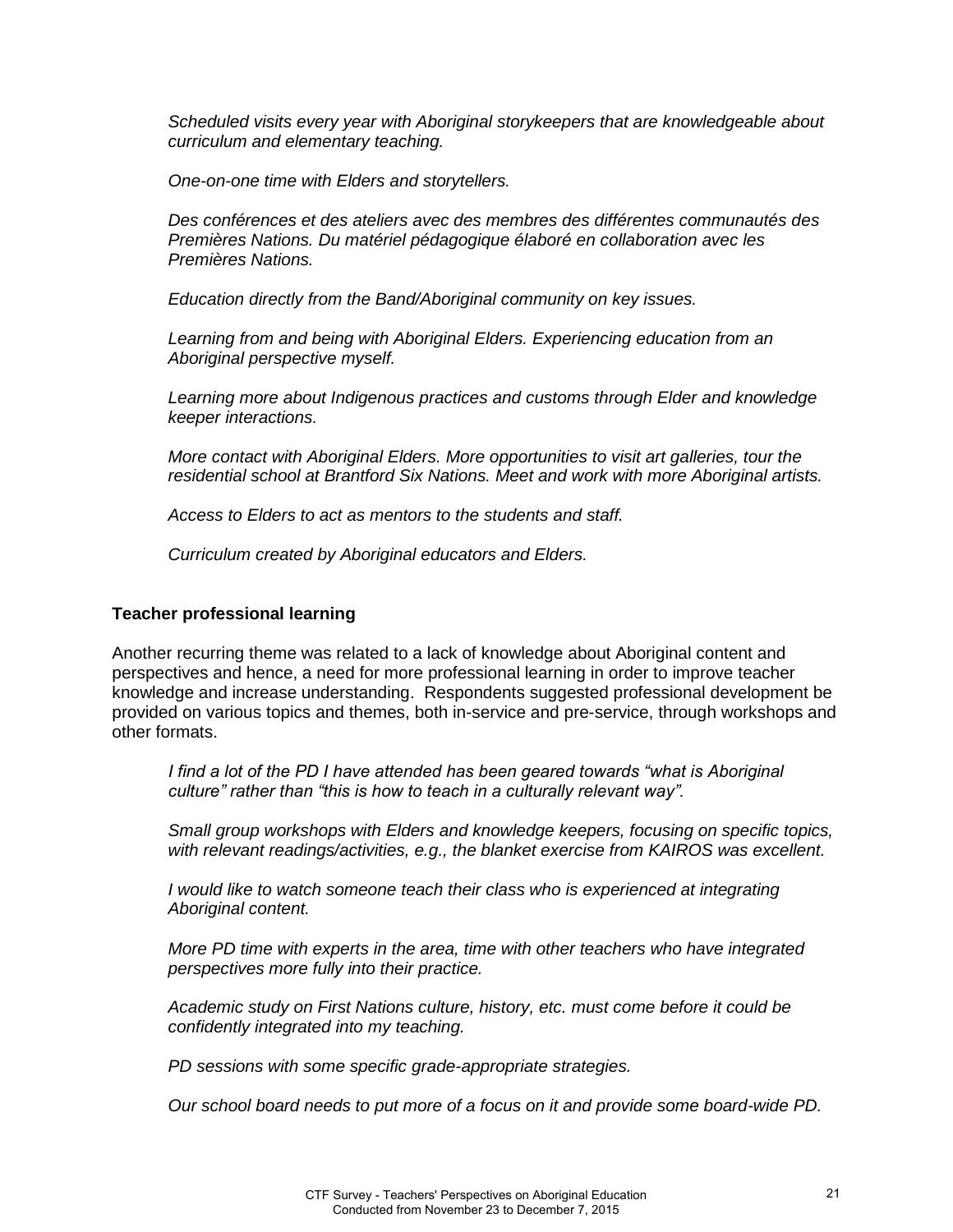*Speaking to teachers who have experienced success in teaching Aboriginal content.* 

*I think a workshop with other teachers to discuss ways in which they've integrated Aboriginal content would be a great start!* 

*Une formation directement reliée avec les objectifs du curriculum.* 

*I need more instruction on land claims and treaties in relation to resource development. Next steps for the Residential School issue – students are ready to move on.* 

*I include Aboriginal content as part of the social studies curriculum. I would like more opportunity and instruction on Aboriginal content throughout the curriculum.* 

*A deeper understanding of present day Aboriginal challenges related to the effects of residential schooling in the North.* 

*J'ai besoin de l'opportunité d'avoir la formation envers les ressources autochtones disponibles.* 

*I would like to hear personal stories about local people who went to residential schools.* 

*Would love to learn some games that could be incorporated into Physical Education classes for cross curricular education.* 

*More PD and education to support Aboriginal students. I teach in a fairly homogenous division … with more and more Aboriginal foster children. I don't feel we are prepared.*

*A class on Aboriginal studies in university before receiving your education degree.* 

*University undergraduate courses should be mandatory for all students.* 

*Division-wide professional development support to infuse Indigenous knowledge into ALL the curriculum as mandated by the province.*

*Professional development opportunities related to the new curriculum outcomes related to treaty education.* 

*Formation sur les enjeux dans les communautés autochtones.*

#### **Resource issues**

Respondents told us they need resources that are age/grade-appropriate and curriculum-based. They also want up-to-date accurate accessible resources, resources on specific topics such as treaty rights and residential schools, resources focused on the local Aboriginal population and local issues, quality French resources, and more funding for resources.

*Training and materials to assist in teaching the curriculum to students. Which websites are relevant and accurate?* 

*Up-to-date teaching units/modules on treaty rights, land claims, residential schools, etc.*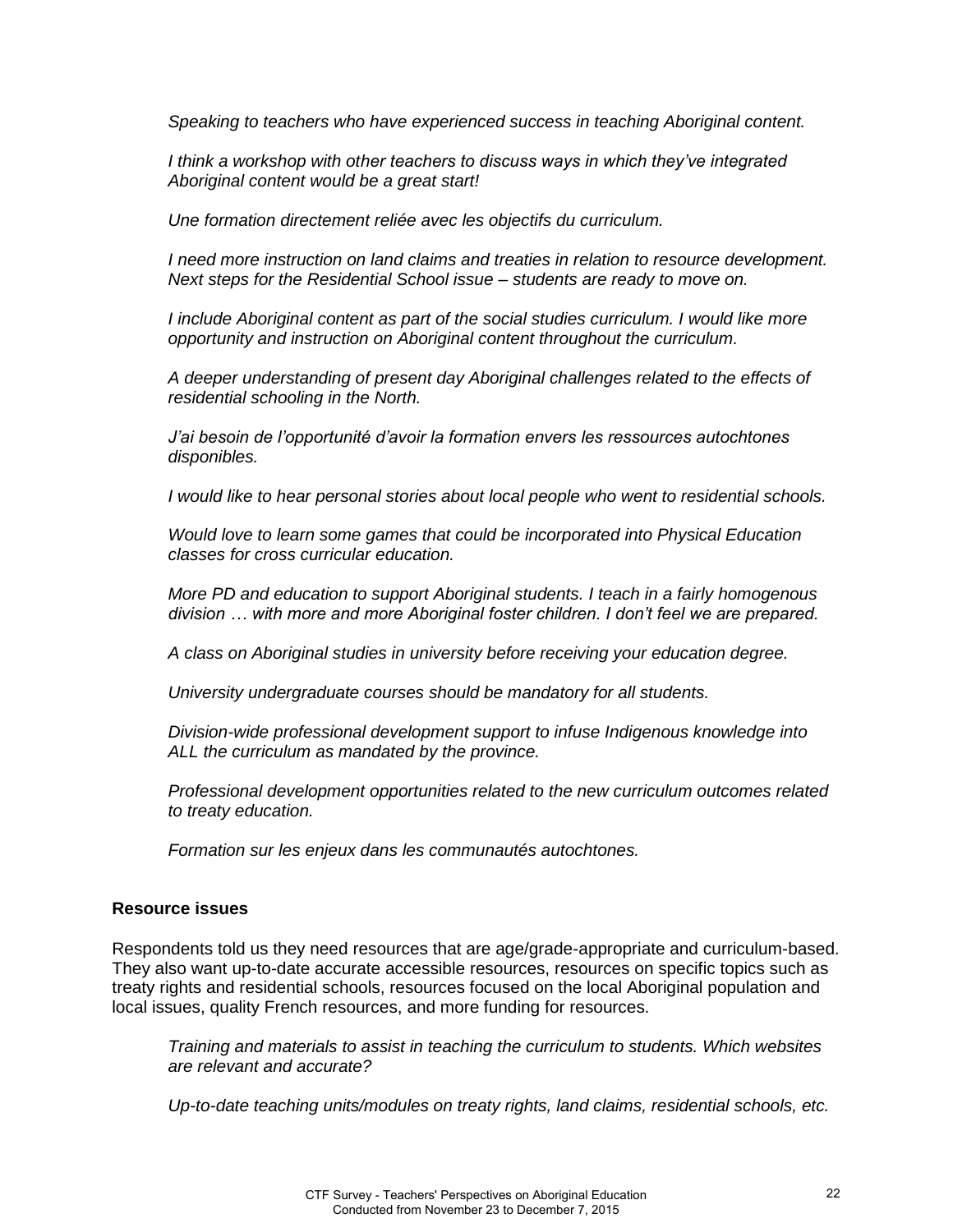*Plus de ressources sur les Autochtones qui soient offertes en français.* 

*Appropriate resources to be used in the classroom at each grade level would be great!* 

*More resources related to the curriculum and written to the language level of the students.* 

*Du matériel en français adapté à mon niveau scolaire en lien avec le contenu du curriculum; des personnes ressources en français qui connaissent bien les Premières Nations.* 

*More age appropriate resources would be appreciated.* 

*More access to literature / stories from Aboriginal authors.* 

*More materials for the French immersion classroom.* 

*Ressources afin de pouvoir bien enseigner la matière car les livres historiques présentent souvent un côté. Nous avons besoin de ressources que nous pouvons utiliser dans différents domaines : études sociales, maths, français.* 

*More locally developed units on First Nations issues that relate to the curriculum.* 

*Avoir des ressources adaptées au niveau de nos élèves.* 

*Continued professional development opportunities, more and better teaching resources, easy access to Elders and other speakers, field trip opportunities that immerse our students in Aboriginal culture and language.* 

*I am an English teacher and would happily consider using Aboriginal stories or writing in my class.* 

*Matériel pédagogique facile à utiliser et complet (pas besoin de se procurer beaucoup de matériel supplémentaire) et budget pour des sorties ou des invités.*

### **Curriculum-related issues**

Teacher respondents expressed a need to connect Aboriginal content to curricular outcomes. They also want content relevant to their subject areas including math and science which were perceived by a number of respondents as posing particular integration challenges. In addition, respondents want information on residential schools, treaty rights/treaties and other topics; curriculum-specific resources; and lesson plans and other teaching material that reflect the local community and context.

*A consistent and clear direction of specific outcomes as they pertain to the current curriculum. The appropriate resources that should accompany these teachings.* 

*A clear statement on what knowledge is expected from students and at what age. Explicit connection to curricular outcomes.*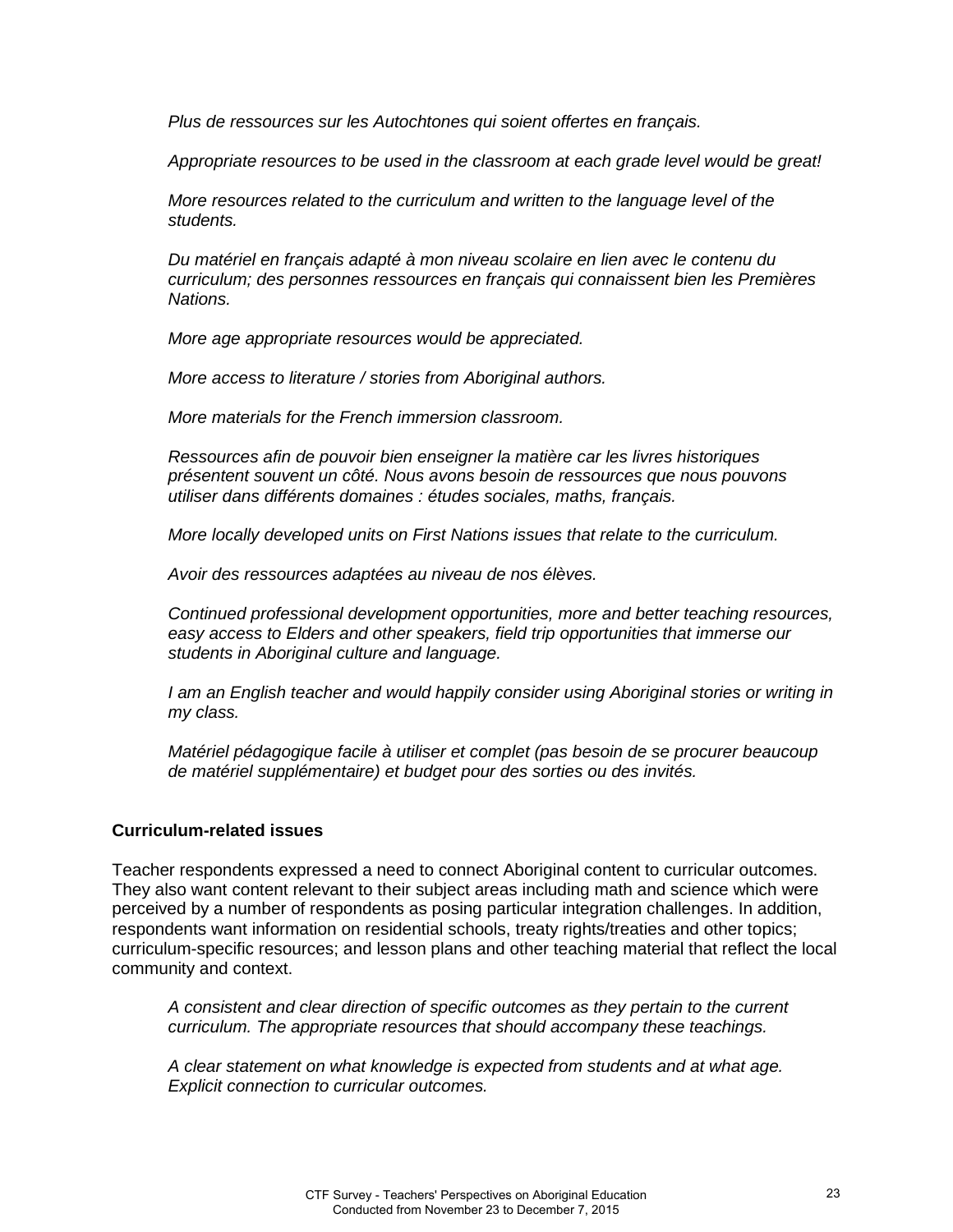*More locally developed units on First Nations issues that relate to the curriculum.* 

*I teach math only so I'm not sure how to integrate an Aboriginal perspective.*

*Je suis enseignante en éducation physique alors cela ne fait pas partie de mon programme.* 

*I teach technology courses so I am unsure if it is even possible to integrate Aboriginal content into my courses.* 

*Des leçons déjà préparées et adaptées à la matière, l'année et le milieu (p. ex. petite ville du Nord). Celles-ci devraient être intégrées à une autre unité.* 

*I would need to learn more of the history, etc. to be comfortable passing that information on. Science and Math are a little more difficult to make that connection.* 

*Curriculum needs to incorporate many of the areas brought forth by this survey and then there needs to be the in-service and resources put in place to teach that curriculum.* 

*A curriculum that explicitly infuses the Indigenous perspectives. It is not helpful to have separate documents. It minimizes the expectation. Makes it an afterthought.* 

*Knowledge and training of Aboriginal curriculum and how to incorporate into the already overwhelming amount of curriculum that I am required to teach.* 

*Would love to learn some games that could be incorporated into Physical Education classes for cross-curricular education.*

Several respondents stated they were currently integrating Aboriginal content and perspectives into their teaching.

*I already do this. All good teachers do.* 

*I already do, daily, in each of my classes. Mostly what I believe is needed is the will to do so.* 

*I already integrate Aboriginal content and perspectives into my teaching.* 

*I already integrate it adequately and this group is one of many cultural groups in our school so I try to even it out amongst all groups.* 

*I always integrate Aboriginal content into everything that I do as I strongly believe in it.* 

*I integrate it into as many curricular areas as I can throughout the day. I'm confident after two years of various PD and university courses in my knowledge.* 

*I am already doing this, but certainly could always know more, particularly from the perspective of Elders.*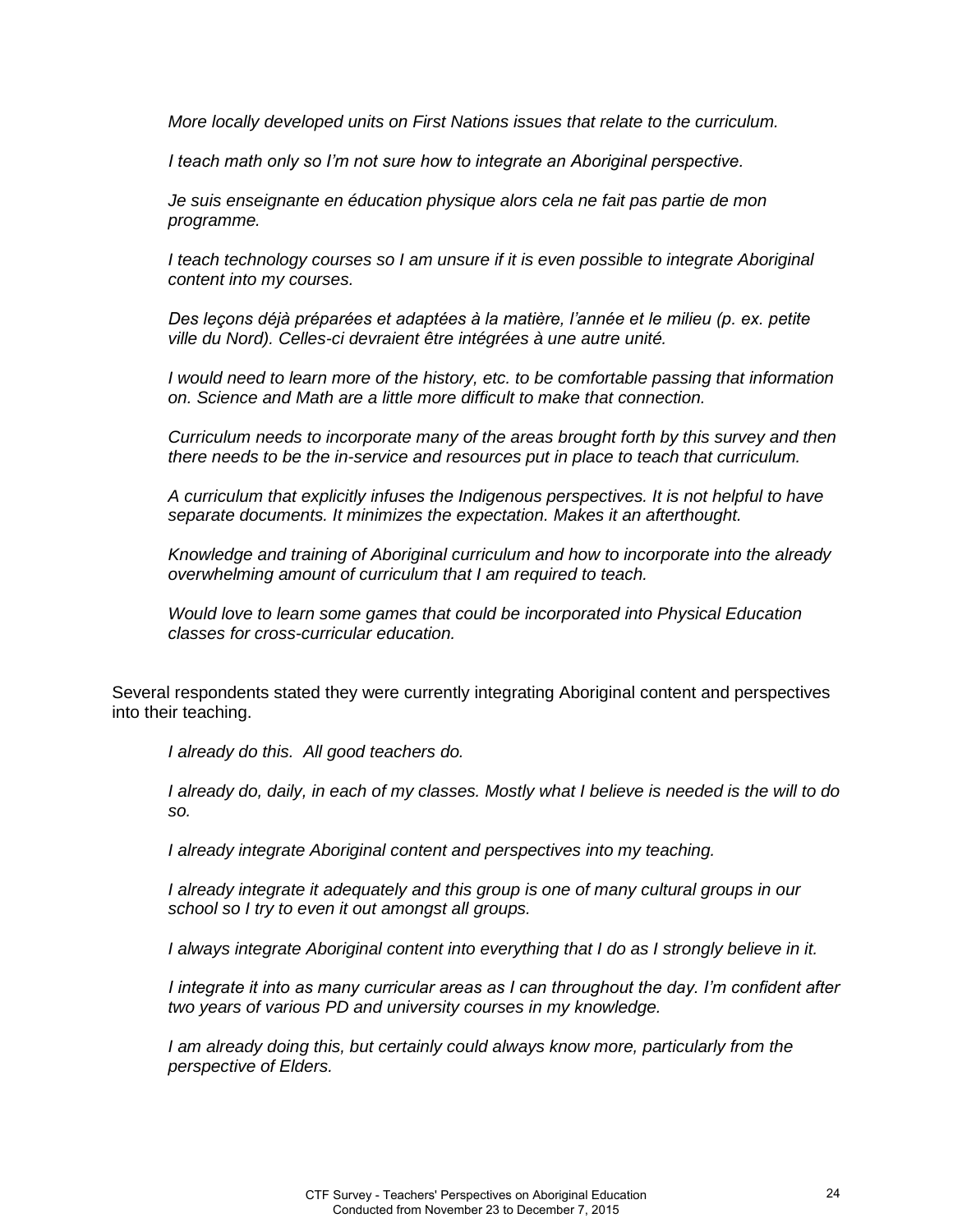*I feel that I have been very adequately prepared. I have received more PD on incorporating Aboriginal content and perspectives into my teaching than in any other pedagogical area.*

#### **Time deficit/Workload issues**

Lack of time and demanding workload were cited by these respondents as challenges to properly integrating Aboriginal content and perspectives into their teaching.

*Time to familiarize myself with resources, time to identify connections to curriculum, time to plan instruction.* 

*A curriculum alone is not enough. Teachers need time to read, review, plan and prepare for the curriculum. Obviously resources to support the curriculum are also necessary.* 

*Time to meet with colleagues to share ideas for curriculum implementation.* 

*De temps pour faire mes recherches et parler avec des personnes-ressources.* 

*I would love release time to prepare lessons integrating Aboriginal perspectives into my teaching.* 

*Je trouve que le curriculum est assez chargé et que d'intégrer un autre aspect est difficile compte tenu du temps que j'ai.*

*I am busy with demands of administration, parents, curriculum/common exam, etc. so I need something already researched, prepared, and corresponding to existing curriculum (already too full).*

### **Administrative support and leadership**

These respondents cited the support and leadership of school and district administrators as well as government as being important in assisting them to integrate Aboriginal content into the curriculum.

*A school climate led by administrators that supports and reinforces the importance of Aboriginal perspectives in the classroom.* 

*Strong administrative leadership and initiatives supported by the Department of Education.* 

*Further professional development and support from my school division are necessary for this development.* 

*I would require an interest shown by the school district and provincial/federal government to take Aboriginal issues and education seriously by using non-biased curriculum and resources.*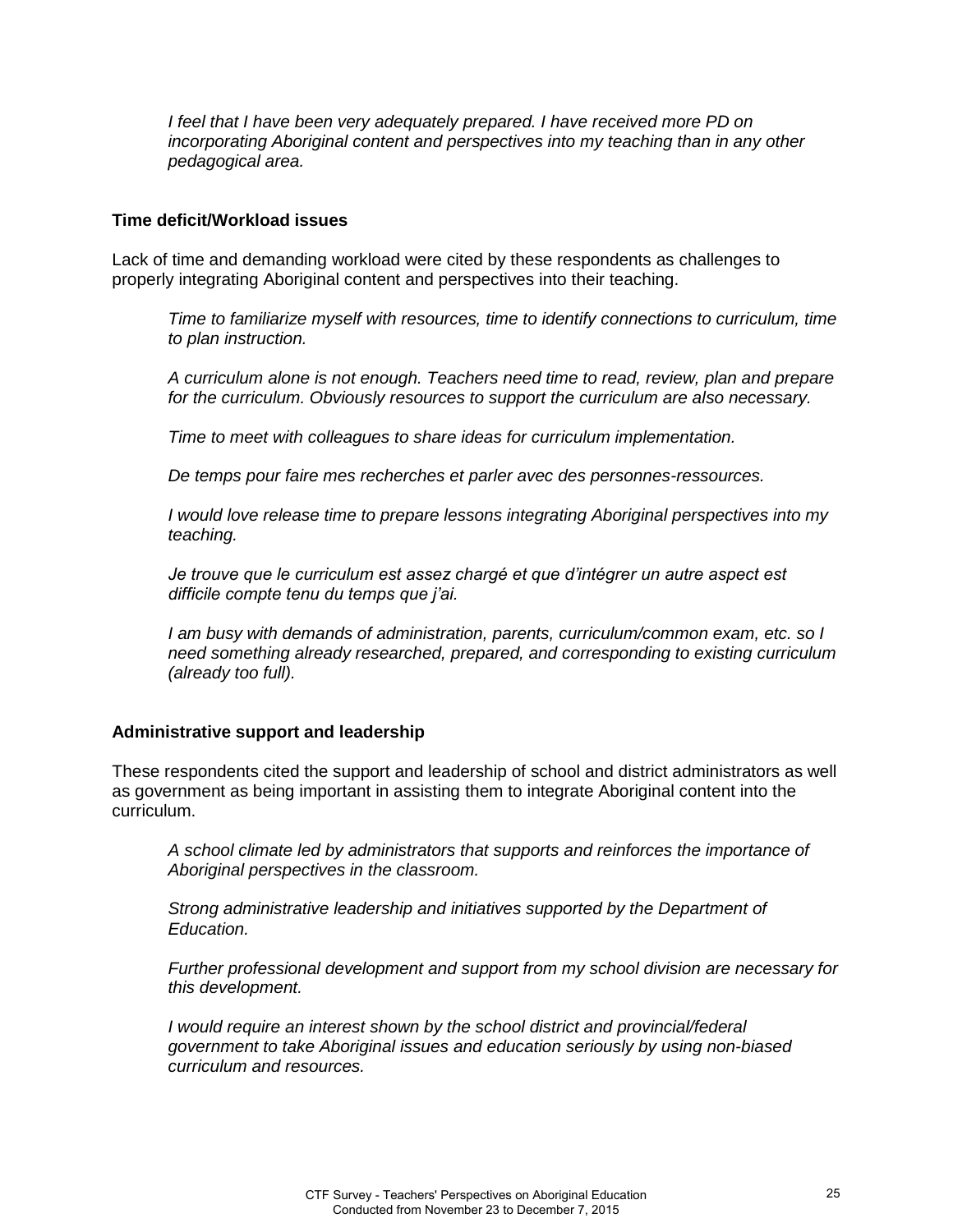*Continued support from the division making it a priority to increase collaboration and professional learning.*

This comment is from a school administrator:

*Je suis directrice d'école mais en tant qu'administratrice, j'aimerais que les enseignants(es) de notre école apprennent comment incorporer les points de vue autochtones dans toutes les matières.* 

### **Other comments**

These are additional comments related to what teachers feel they would need to adequately prepare themselves to integrate Aboriginal content and perspectives into their teaching.

*As an Aboriginal myself, I don't believe that is it possible to do this as a band-aid solution. More relevant texts, EXTENSIVE training, and a fundamental understanding of the culture.* 

*Every teacher should read the Truth and Reconciliation Document.* 

*Empathy and how to teach that empathy to students without stereotypes. Aboriginal content and perspective is vague. Not sure what is wanted. A novel where the protagonist is Aboriginal? History of Native people locally? Role models? Cultural practices?* 

# *What do you think is the greatest challenge facing the teaching of Aboriginal education in Canada?*

### **Racist attitudes and stereotypes**

Several respondents told us they felt the greatest challenge to the teaching of Aboriginal education was racial prejudice and negative stereotypes and perceptions about Aboriginal peoples.

*Getting over society's notions that it's up to Aboriginal people to change their ways, and recognizing that this is every Canadian's responsibility.*

*The greatest challenge is getting beyond the racial stereotypes and prejudices surrounding First Nations issues.* 

*To have educators in each school overcome their own biases regarding Aboriginal perspectives.* 

*Vaincre les stéréotypes et les préjugés envers les thèmes autochtones.*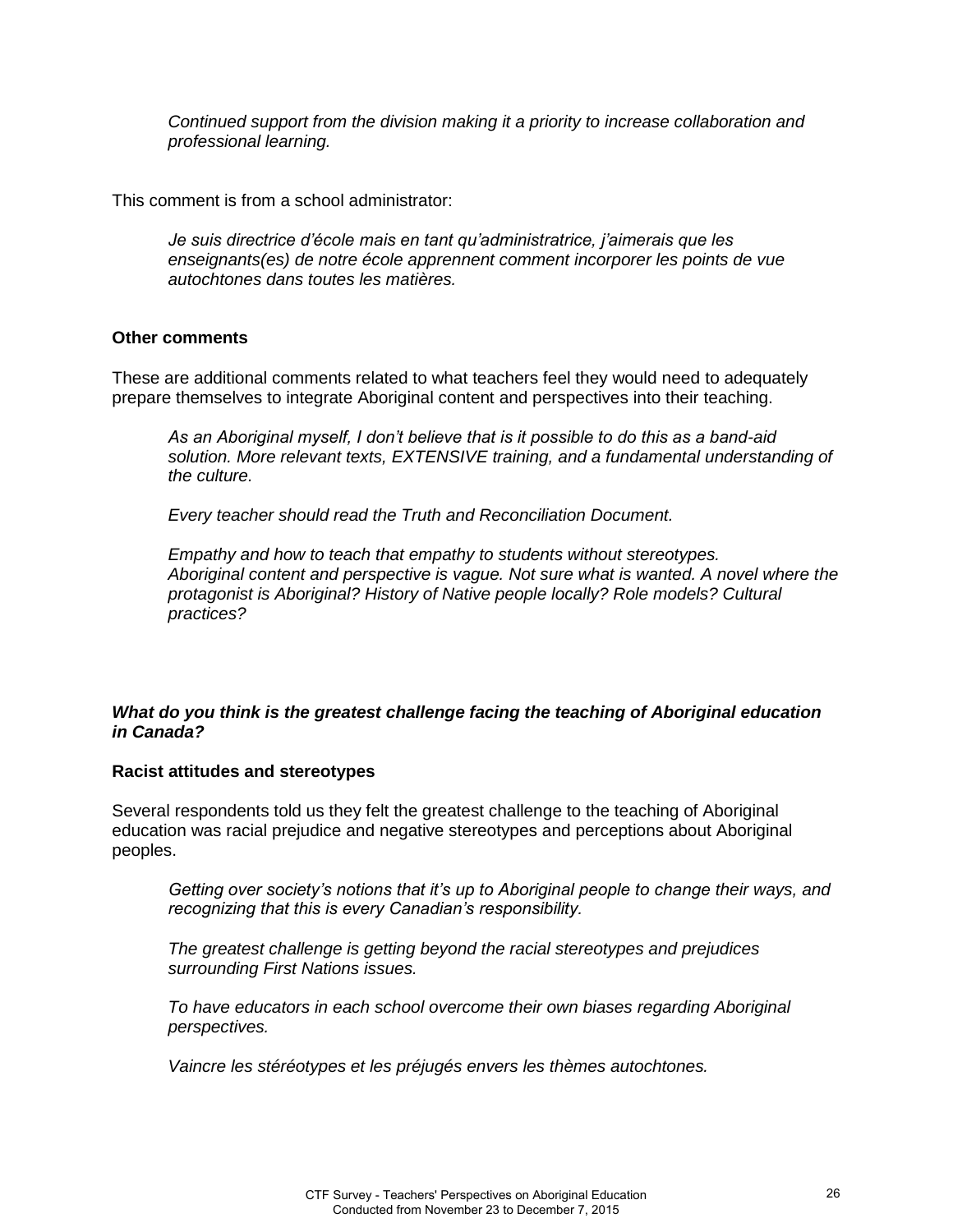*Breaking through the prejudices of what is thought to be true; the stereotypes. Getting meaningful information to communities far from any Aboriginal issues.* 

*Lingering racism and bias, misinformation, negative stereotypes, etc. held by the Caucasian majority.* 

*Most people don't know enough to know how much they don't know. There is a tremendous amount of racism and ignorance by non-Aboriginal populations.* 

*In other districts the public racism has been extreme. Yukon is remarkable – here, at least, people 'get it' and I haven't seen the racism here.*

*Nous devons travailler à effacer les préjugés des élèves face aux Autochtones.* 

*Systemic racism that doesn't see itself as such because colonialism has done its work efficiently.* 

*The inability to express anything critical without the word 'racism' being used.*

*The misconceptions of others. Some of our non-Aboriginal parents have asked why their children are learning the Aboriginal culture when they themselves are not Aboriginal.* 

*Resistance from racist parents is a huge obstacle. Our community high school is fortunate because our climate of acceptance and appreciation trickles into the community.*

#### **Lack of knowledge**

Several respondents expressed a lack of knowledge of Aboriginal issues, cultures and perspectives, including how to effectively incorporate this knowledge into the curriculum. Others expressed a lack of understanding of the current reality of Aboriginal peoples in Canada. Some respondents noted what they felt was a general lack of awareness of the importance of teaching Aboriginal education among some teachers and the general public.

*Having a majority of non-Aboriginal teachers who a) are lacking knowledge, b) come with assumptions/prejudices, c) are afraid of teaching what they don't understand.*

*Knowledge and understanding of what and how to teach.* 

*Le manque de connaissances des enseignants et de comment l'intégrer dans les cours au secondaire.* 

*The "why do we need to know this?" attitude of many non-Aboriginal people.* 

*Teachers are grasping a lot of the concepts we need to teach. However, I think we all need to focus on it more through deep, meaningful learning for teachers.* 

*The greatest challenge is the Canadian public to be made more aware of their contributions to the country. Making all more aware of the rich background of the Native peoples.*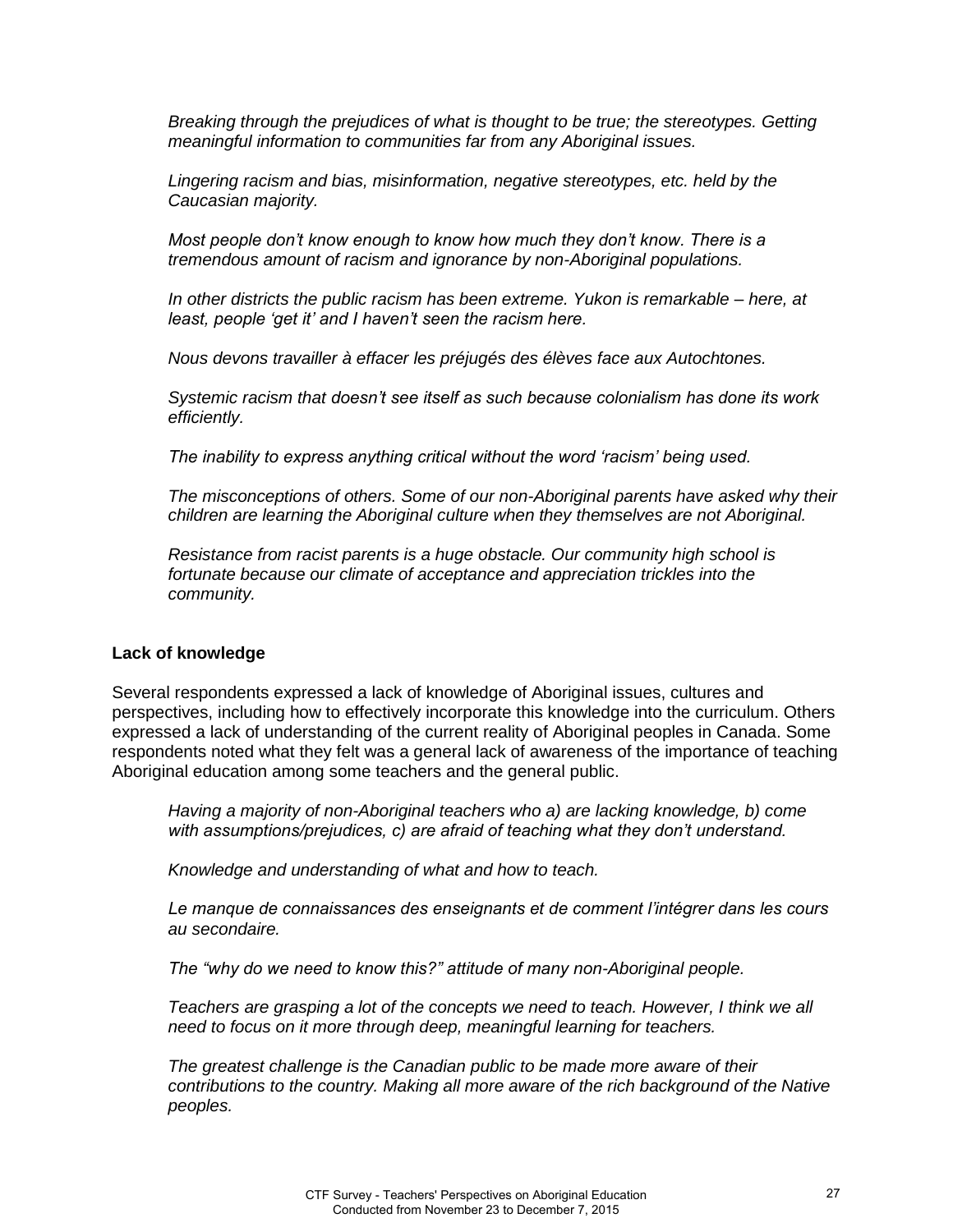*The lack of education of the general public on why the struggles of Aboriginal people exist.* 

*Relating past issues and history to today's reality.*

*J'ai une formation en anthropologie et donc je suis assez familière avec les cultures et questions autochtones. Par contre, je trouve qu'un grand nombre de collègues ont peu de connaissances.* 

*Lack of knowledge in HOW to teach about someone else's culture. This holds true of any culture that is not my own.* 

*We need to be better informed. To make this happen, we, as professionals, need to be intentional in seeking the knowledge we need.* 

*Teachers who don't have sufficient knowledge of the First Nation culture.*

*Not everyone feels it is necessary – which is part of the problem.* 

*Teachers currently in classrooms do not have a strong education about First Nation history or culture and are therefore underprepared to teach these things.*

### **Time and workload issues**

As in the previous question, time and workload pressures pose significant challenges for many teachers.

*Time required for professional staff to adequately research, prepare and integrate Aboriginal education into the classrooms.* 

*Having enough flexibility within the current curriculum to allow time to teach Aboriginal education.* 

*Time. All the other curricular outcomes to be taught at each grade level that we already don't often have sufficient time to cover.* 

*Le temps! On manque de temps pour tout montrer aux élèves. Nous n'avons que le temps de leur donner un petit goûter.* 

*Giving time during the instructional day for teachers to focus on some of the issues relevant to their grade level. Having resources to use to support the various Aboriginal teachings.* 

*Not enough time in a day to teach what we already need to do, and more is constantly being added.* 

*Teachers are already overwhelmed with current workloads. Adding new things without removing some of the workload will be ineffective.*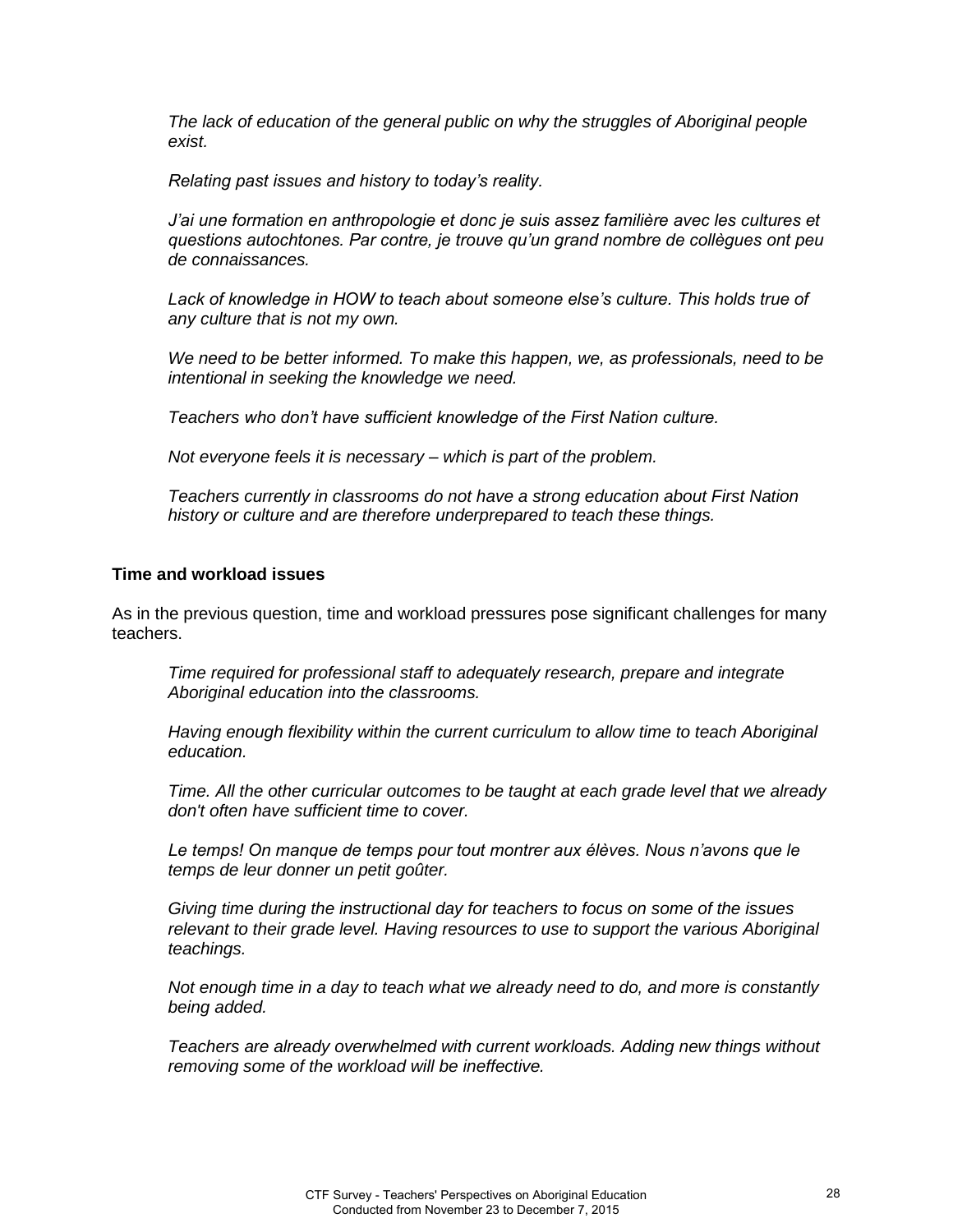*In Nunavut, well-trained Inuit teachers are often drawn away from teaching by well paying, less stressful jobs.*

*Nous avons tellement de matériel et matière à enseigner dans notre programme pédagogique qu'il est presque impossible de rajouter autre chose...* 

*The overload that is already upon teachers: Cross-over between subjects, the push to learn new technology, implement anti-bullying programs, and extra-curricular activities is overwhelming! Adding more will increase teacher burnout.*

*The academic and professional demands of our current educational environment don't allow time for me to develop or explore the variety of cultures represented in my school.*

*Manque de temps... Nos programmes cadres sont déjà surchargés.*

#### **Professional development**

Again, as in the previous question, the need for quality professional development and training was cited by several respondents as a challenge.

*There is little PD in our province regarding Aboriginal education.* 

*Strategies to teach Aboriginal issues to students who have no contact with Aboriginal groups.* 

*Manques de ressources et de formation sur l'intégration.* 

*Insufficient training and knowledge of many teachers who grew up with minimal exposure to the culture, language, and history of the Aboriginal peoples.* 

*Il devrait y avoir un cours obligatoire sur la vie autochtone pour l'obtention du Baccalauréat.* 

*There is a sincerely deplorable lack of training given to new teachers in working with students of Aboriginal cultures.*

#### **Lack of funding**

A lack of funding was cited by several respondents as the biggest challenge to the teaching of Aboriginal education.

*Overcrowded classrooms, lack of funding—same issues that apply to teaching any issue. We cannot teach effectively when we are understaffed.* 

*Schools lack the funding to purchase resources which support curriculum expectations especially literature.* 

*Funds to have speakers/Elders come to school.*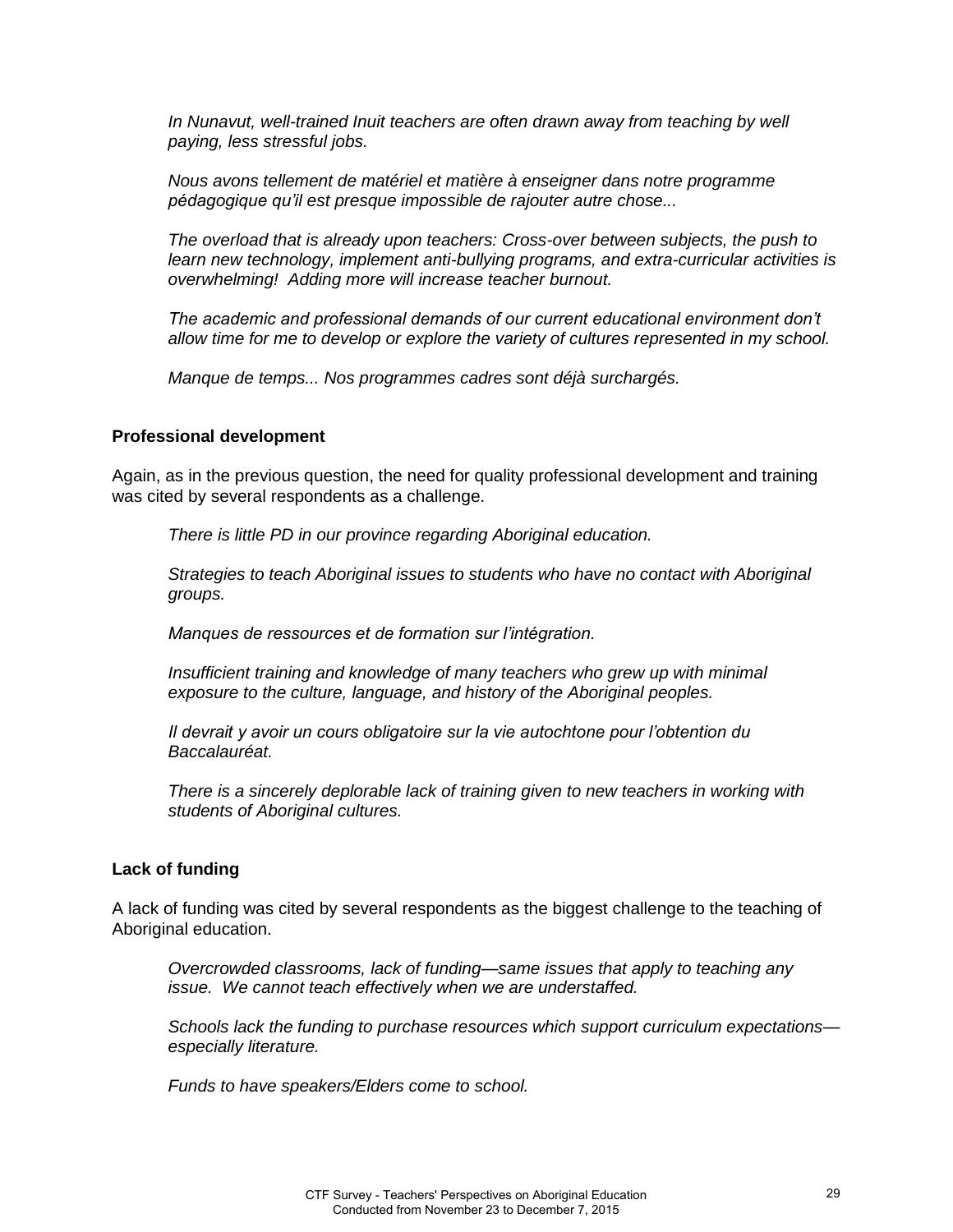*Les fonds nécessaires pour faire venir un conférencier.* 

*Adequate funding from the federal government.*

### **Lack of resources**

A lack of accurate up-to-date information and teaching resources was cited by several respondents.

*Lack of resources, and funds to get resources.* 

*Le plus grand défi est le manque de ressources et de formation.* 

*Lack of resources and knowledgeable people to speak on the topic.* 

*Age-appropriate resources for early years.* 

*Lack of readily available resources and materials for teachers online.*

# **Shortage of Aboriginal teachers/educators**

Respondents recognize the critical need for more Aboriginal teachers and role models in public schools and education systems.

*That there are not enough Aboriginal teachers and role models in the school system.* 

*We need some Aboriginal teachers, but the problem is that these students are the least likely to graduate! It's systemic.*

*Je trouve que les Autochtones sont les mieux placés pour transmettre leurs traditions, mais nous avons peu de ressources humaines qui sont autochtones.* 

*Community separation from our FNMI peoples; lack of FNMI teachers in the system.*

### **Confidence/Comfort level**

A number of respondents commented on the low comfort level of non-Aboriginal teachers (either themselves or other teachers), who may have little knowledge about Indigenous education, teaching about these issues and perspectives. For some there is a fear of misrepresenting Aboriginal culture, of "doing it wrong" in the words of one respondent.

*Having teachers be confident to share their knowledge in respectful ways. Providing them with opportunities to dialogue with Elders and First Nation teachers and knowledge keepers.*

*Most teachers are afraid to tackle the issues due to a lack of knowledge and confidence in Indigenous issues.*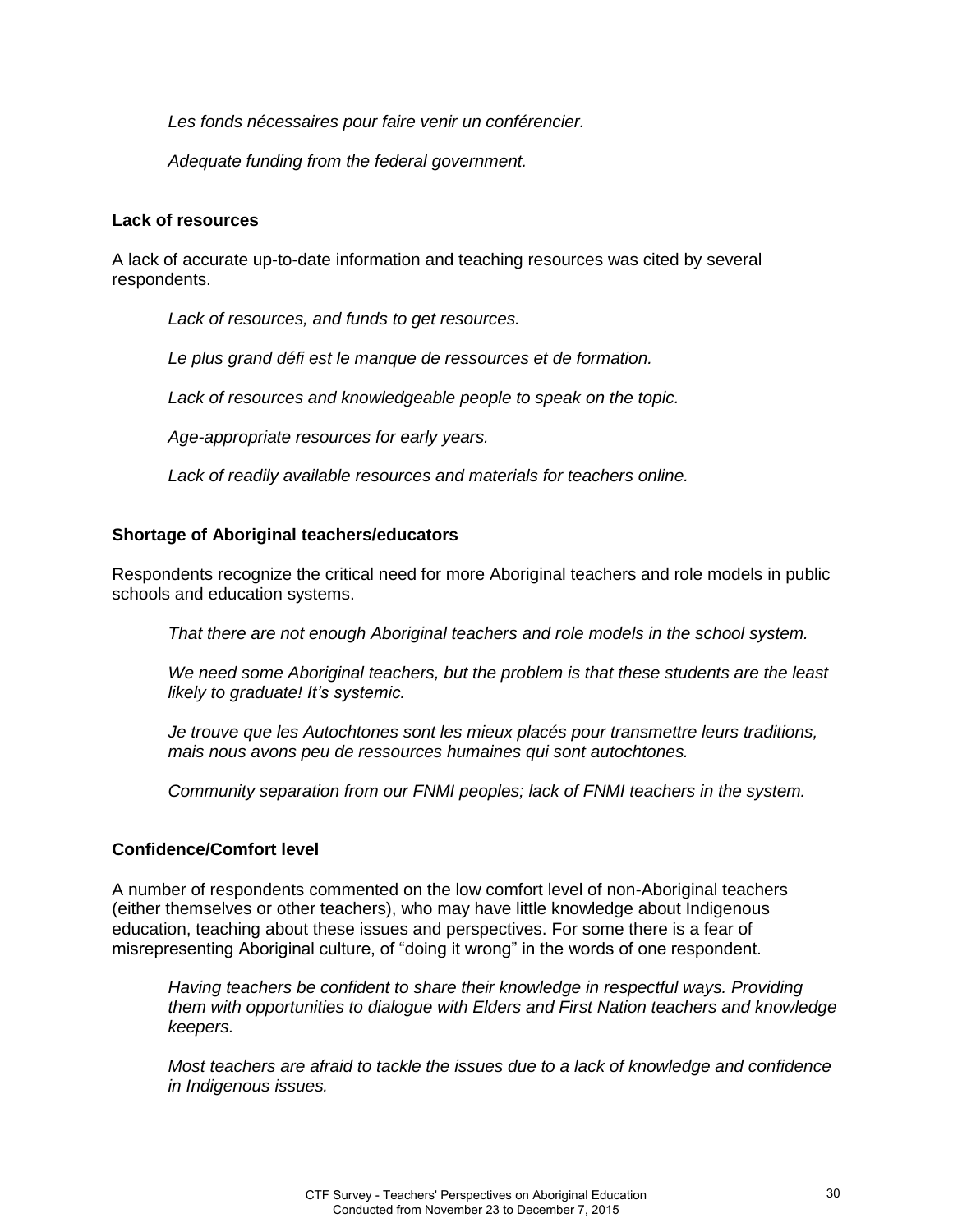*Teacher confidence in understanding material, and comfort level in integrating that material.* 

*Les critiques que nous recevons en étant non autochtones et voulant transmettre du contenu en lien avec les Autochtones... nous faire dire que nous ne respectons pas leur culture.* 

*Fear of relaying information incorrectly. There are many cultures represented in my class. I am wanting to honour them all.* 

*Lack of knowledge that teachers have and their own fear of doing it wrong because they are not Aboriginal.*

*J'aimerais savoir quoi dire/ne pas dire. Je ne veux pas faire de gaffe. Je suis renseignée à propos des pensionnats et des défis des Autochtones, mais comment l'aborder?* 

*Teachers need to go out of their comfort zone to try to incorporate Aboriginal perspectives without fear of offending.*

*Do not feel confident in their understanding. Can feel unqualified and perhaps unsupported. Worry about doing wrong so they address curricular content but not deep and meaningful conversations and/or exploration.*

#### **Curriculum issues**

The most common concern voiced by respondents was an increasingly 'crowded' curriculum in terms of coverage of numerous curriculum outcomes/expectations. Other concerns were related to integrating Aboriginal content into curriculum, improving the understanding and teaching of Aboriginal/First Nations history, and mandating the teaching of Aboriginal education in provincial curricula.

*Thorough integration, so that the 'Canadian' perspective in History and Social Studies classes automatically and naturally includes Aboriginal perspectives.* 

*How to incorporate Aboriginal education in all areas of the curriculum.* 

*A VERY full curriculum already and this is one more thing to add to the "to do" list. Suggestions on how to incorporate it into what we are already doing.* 

*Incorporating culturally relevant and appropriate materials and lessons for students and learning how to present Aboriginal material clearly and sensitively to all students.* 

*L'intégration avec les autres matières en classe. Le curriculum s'alourdit. Et l'école remplit des besoins tiraillés de part et d'autres avec des milliers d'interruptions qui font un enseignement fracturé.* 

*Time. All the other curricular outcomes to be taught at each grade level that we already don't often have sufficient time to cover.*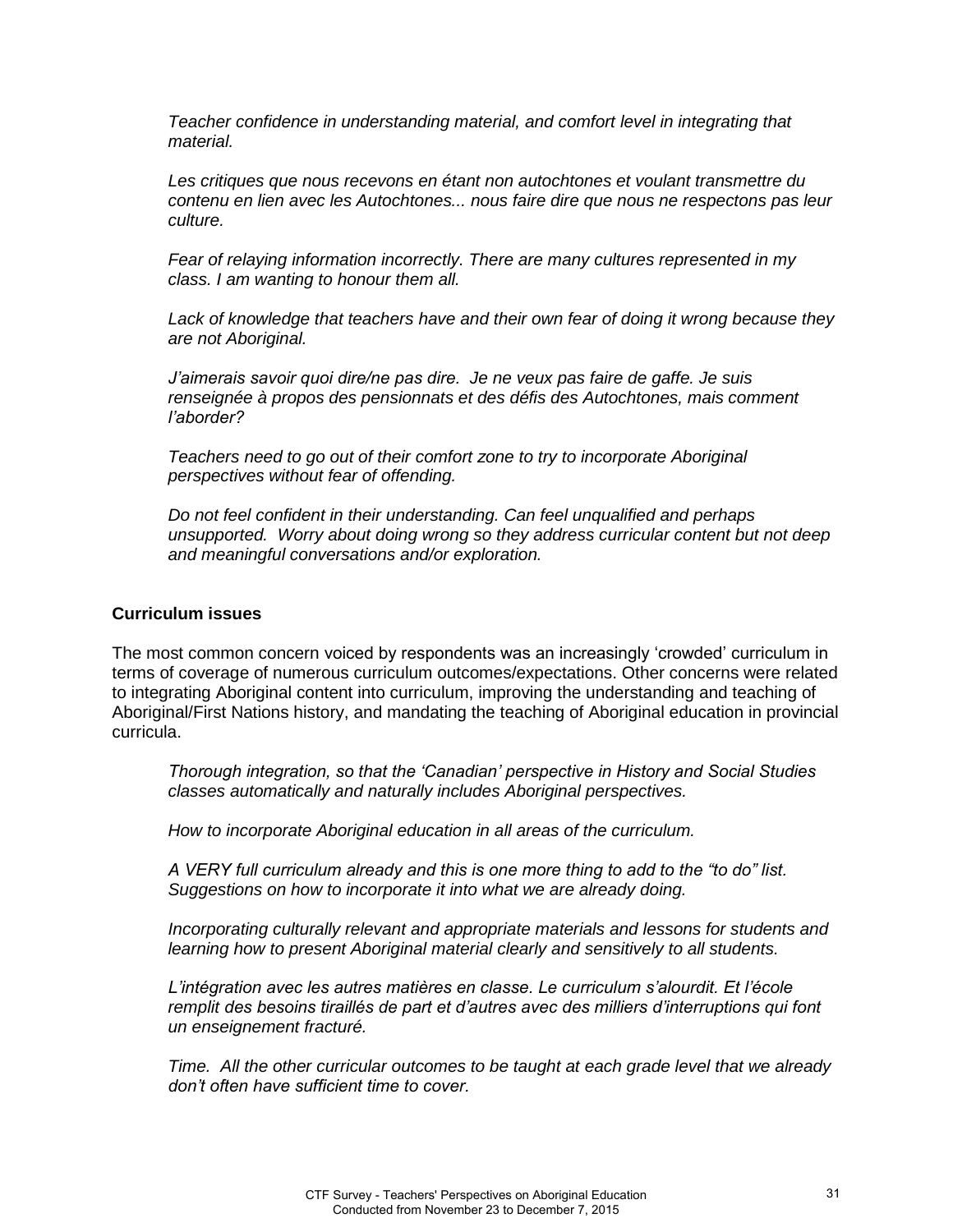*Every division needs to be on the same page and be mandated to teach Aboriginal perspectives. This affects ALL of us—not just those in Northern or urban communities.* 

*Competition for time with other subject areas—heavy focus on math and language. Also, lack of understanding of its importance at the administrative level.* 

*A full understanding of the necessity of highlighting Aboriginal education within the existing curriculum.* 

*Nous avons tellement de matériel et de matière à enseigner dans notre programme pédagogique qu'il est presque impossible de rajouter autre chose...*

*Ce n'est pas une matière du curriculum de l'Ontario à enseigner à l'élémentaire.*

*Adding it to an already packed curriculum. It needs to be there but not sure how to best incorporate it.* 

*The fact that First Nations history is lost in current curricula.* 

*Unachievable expectations in an education system that is struggling and barely funded.* 

*Knowledge... presentation of that knowledge in a non-judgmental way [through] sharing circles, medicine wheels.* 

*Programmes scolaires déjà chargés, donc pour ajouter un contenu autochtone, il faudrait couper un autre contenu.* 

#### **Cultural diversity**

A number of respondents expressed the need for a balance between teaching Aboriginal content and perspectives and teaching about other cultures in our multicultural society. Also, addressing the broad cultural diversity that exists within the Aboriginal/FNMI (First Nations, Métis and Inuit) community itself was identified as a particular challenge.

*Teaching Aboriginal education is important and yet it is equally important to address multicultural diversity, respect for all cultures.* 

*The diversity of Aboriginal nations and practices is often overlooked. There are regional differences that are often lumped together without giving ownership to the nation where the practice came from.* 

*It is difficult to teach the various cultures associated with all the different First Nations groups. Difficult to find time to fit this into the run of a day.*

*Comment faire vivre la culture autochtone en même temps qu'essayer de développer une identité culturelle francophone dans un milieu minoritaire ?*

*The greatest challenge would be working around different world views and value systems.*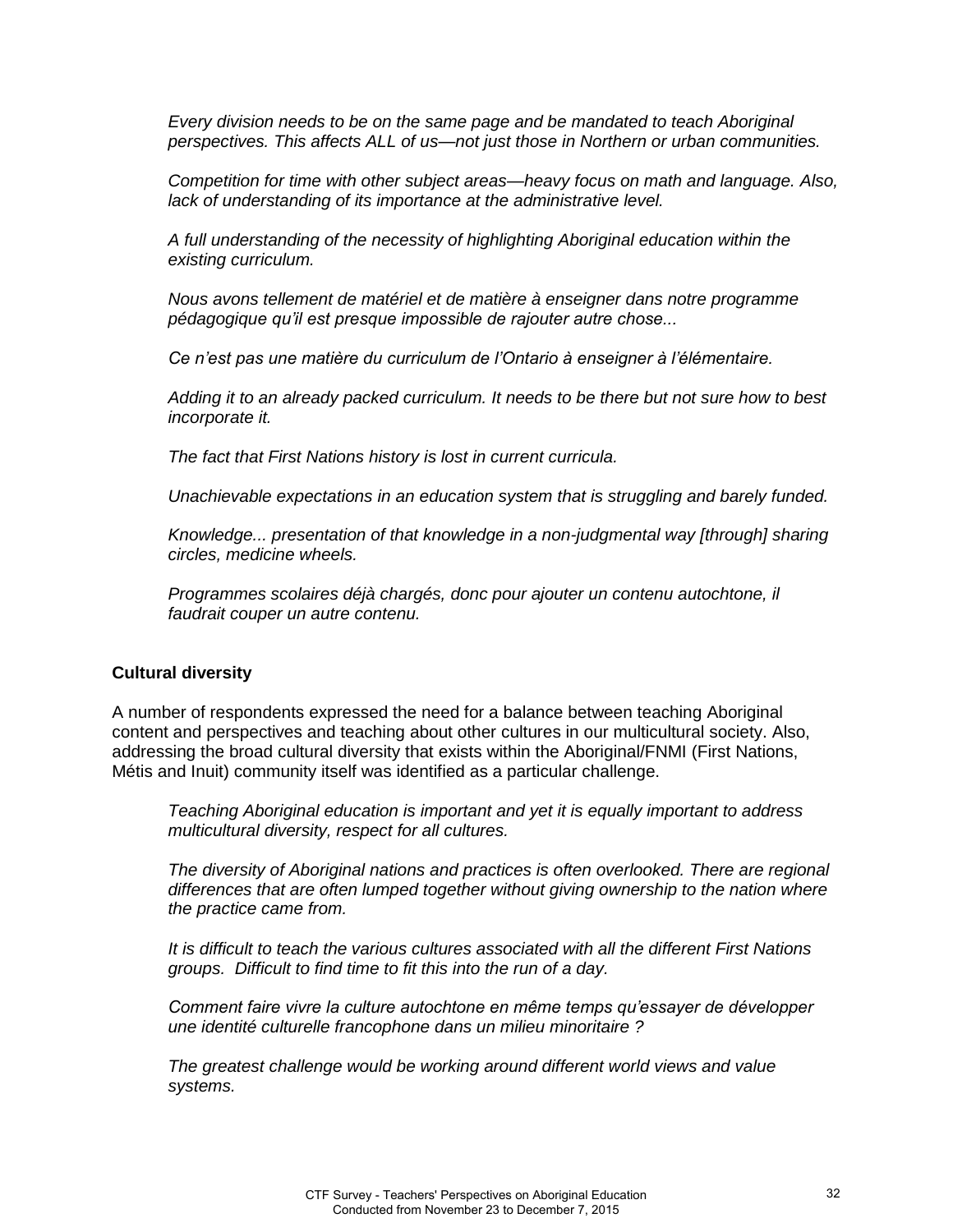#### **Other comments**

These are additional comments related to what teachers perceive as the greatest challenges facing the teaching of Aboriginal education in Canada.

*In our community there is a limited number of Aboriginal people so it is not a priority in our school.* 

*The Aboriginal population of our school is very low so I think the importance of the education is forgotten and sometimes overlooked.* 

*Lack of representation in school community.* 

*In a homogeneous community, some parents and students (and colleagues) don't see the relevance.* 

*Students and teachers who are not in or near Aboriginal communities don't see this as a priority.* 

*Rapprocher la réalité autochtone à celle des élèves. Les faire voir et vivre les différences culturelles et sociales pour qu'ils comprennent les défis.*

*Building trust back in the school system for FNMI families.* 

*Resistance from people who say that non-Aboriginal people should not be teaching about Aboriginal issues.* 

*It needs to be valued by communities and Canada as a whole—let's properly integrate and welcome the diversity Aboriginal education would provide our youngest citizens.* 

*Disinterest among Canadians and indifference to the struggles that Native people continue to face.* 

*Convincing Canadians that it is important and will benefit every single person living in Canada.* 

*There's such a rich, vibrant history of the First Nation peoples that is missing from our collective. This history is a fundamental part of our Canadian identity.* 

*Le plus grand défi est de revaloriser la grandeur des peuples autochtones.* 

*Fear of having to admit that we have contributed to the marginalization of a culture.* 

*Replacing a government that showed no empathy or concern, seemed like a good place to start.* 

*I think it will be tough to overcome the preconceived notions our students' parents may have.* 

Les élèves ne manifestent pas d'intérêt à ce sujet. Les parents de nos élèves devraient *parler positivement des Autochtones pour motiver leurs enfants à connaître l'histoire.*